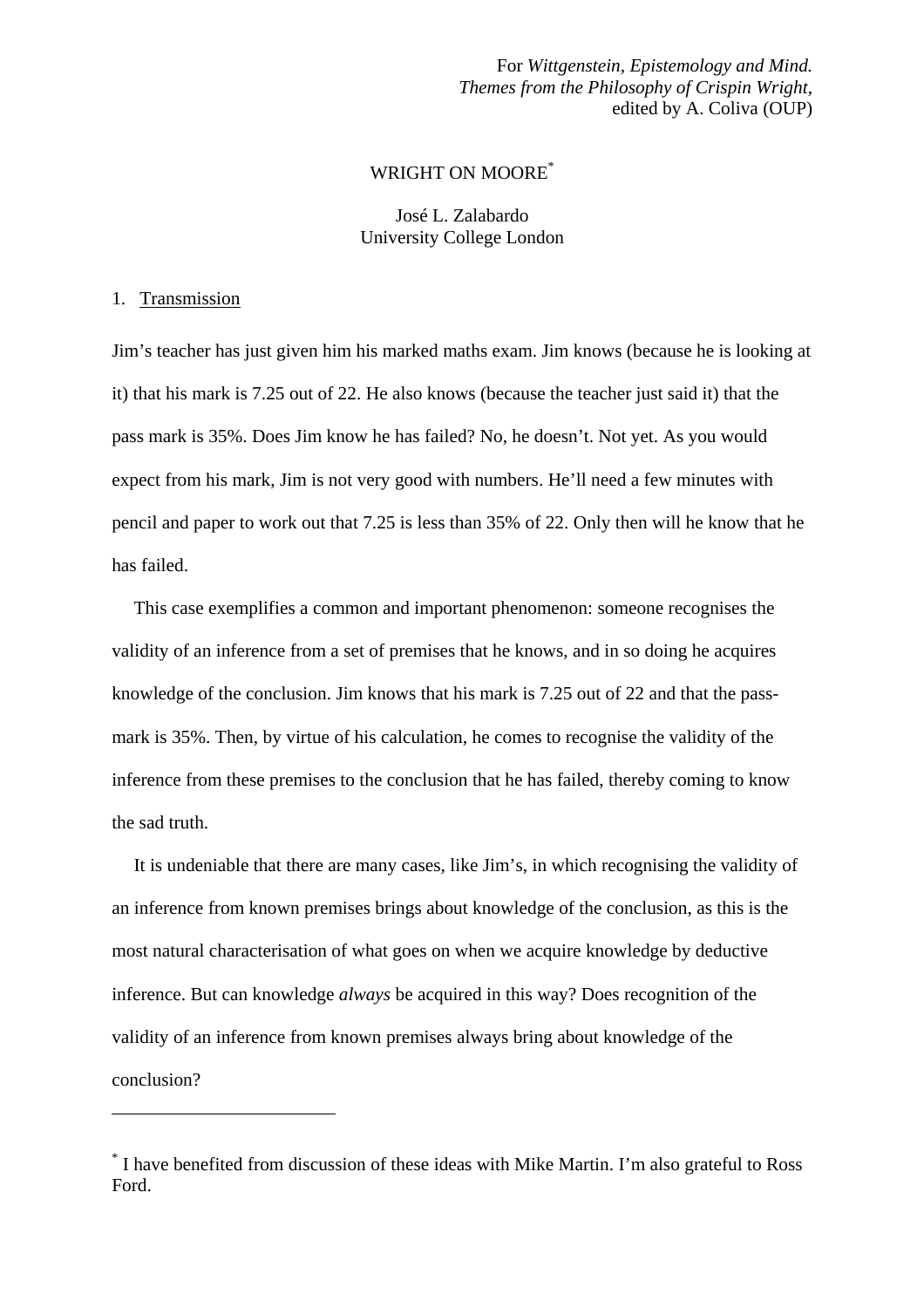There are cases in which this method of knowledge acquisition is trivially ruled out namely cases in which the subject already knows the conclusion. If Jim's exam had been marked "7.25 out of 22: Fail" by his perfectly reliable teacher, and Jim had formed the belief that he had failed upon reading this, he would thereby have come to know that he had failed. So even if he had later performed his calculation, this wouldn't have resulted in knowledge acquisition. Notice that circular arguments fall under this category automatically. If the conclusion is one of the premises, you can't know the premises without knowing the conclusion. Hence recognition of the validity of the inference won't furnish you with knowledge of the conclusion.

Is this the only way in which recognition of the validity of an inference from known premises can fail to produce knowledge of the conclusion? This question is answered in the affirmative by a principle which, following Crispin Wright, I shall call *Transmission*. [1](#page-1-0) Wright formulates the principle in terms of the notion of warrant. His conception of warrant is loose and open ended. In some contexts, he seems to treat it as interchangeable with evidence, reasons or grounds,<sup>2</sup> but the possibility of warrant in the absence of these is one of the most prominent features of his epistemology.<sup>[3](#page-1-2)</sup> It is unquestionable that sees the issue of the transmission of warrant as relevant to that of the acquisition of knowledge by inference.<sup>[4](#page-1-3)</sup> This suggests that he regards warrant as playing an important role in the contrast between knowledge and mere true belief, but he doesn't provide an explicit account of how he takes

<span id="page-1-0"></span><sup>&</sup>lt;sup>1</sup> See C. Wright. "Cogency and Question-Begging: Some Reflections on McKinsey's Paradox and Putnam's Proof", "(Anti-)Sceptics Simple and Subtle: G. E. Moore and John McDowell", "Some Reflections on the Acquisition of Warrant by Inference".

<span id="page-1-1"></span> $2^2$  See, e.g., "(Anti-)Sceptics Simple and Subtle", pp. 333-34.

<span id="page-1-2"></span> $3$  Wright first put forward the idea in "Facts and Certainty". The thought is developed in new directions in "Warrant for Nothing (and Foundations for Free)?" where he adopts the term 'entitlement' to refer to non-evidential warrant.

<span id="page-1-3"></span> $4$  See, e.g., "(Anti-)Sceptics Simple and Subtle", p. 332: "Intuitively, a transmissible warrant should make for the possible advancement of knowledge, or warranted belief […]".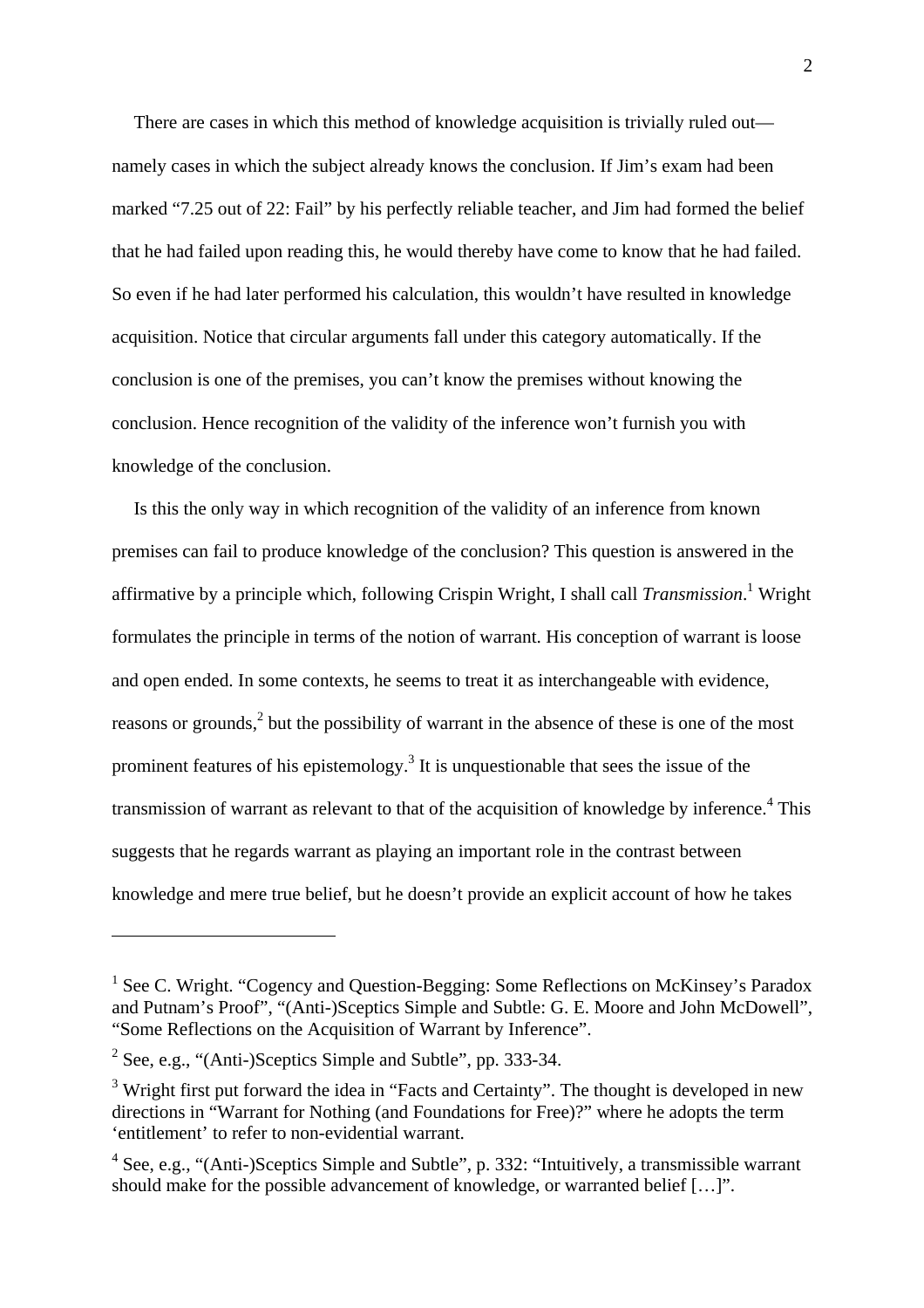warrant and knowledge to be related. In this essay I am going to simplify matters by providing an explicit definition of the former in terms of the latter. I shall assume the tripartite conception of knowledge as a species of true belief, and use the term *warrant* to denote the relation between a subject S and a proposition p, whose instantiation or otherwise when S truly believes that p will determine whether S knows that p. I am also going to assume that warrant facts are not primitive—that whenever S has warrant for p there is a different fact by virtue of which the warrant fact obtains. I shall refer to the fact that plays this role in each case as the *warrant-constituting fact*. I want to emphasise that this is unlikely to be the conception of warrant that Wright is employing. Hence my conclusions will bear on Wright's views only indirectly—to the extent that his conception of warrant approximates mine.

We can now provide the formulation of Transmission that I am going to use in this paper. For the sake of simplicity, I shall provide a formulation that covers only one-premise inferences:

T1 If p is a proposition that S believes and for which S has warrant (and q is a proposition for which S doesn't have warrant), then by recognising the validity of the inference from p to q, S will acquire warrant for q.

Transmission plays an important but complex role in the assessment of some prominent sceptical arguments. In a recent exchange, Fred Dretske and John Hawthorne have used the label *heavyweight* for propositions that Hawthorne characterises in the following terms: p is a heavyweight proposition just in case "we all have some strong inclination to say that p is not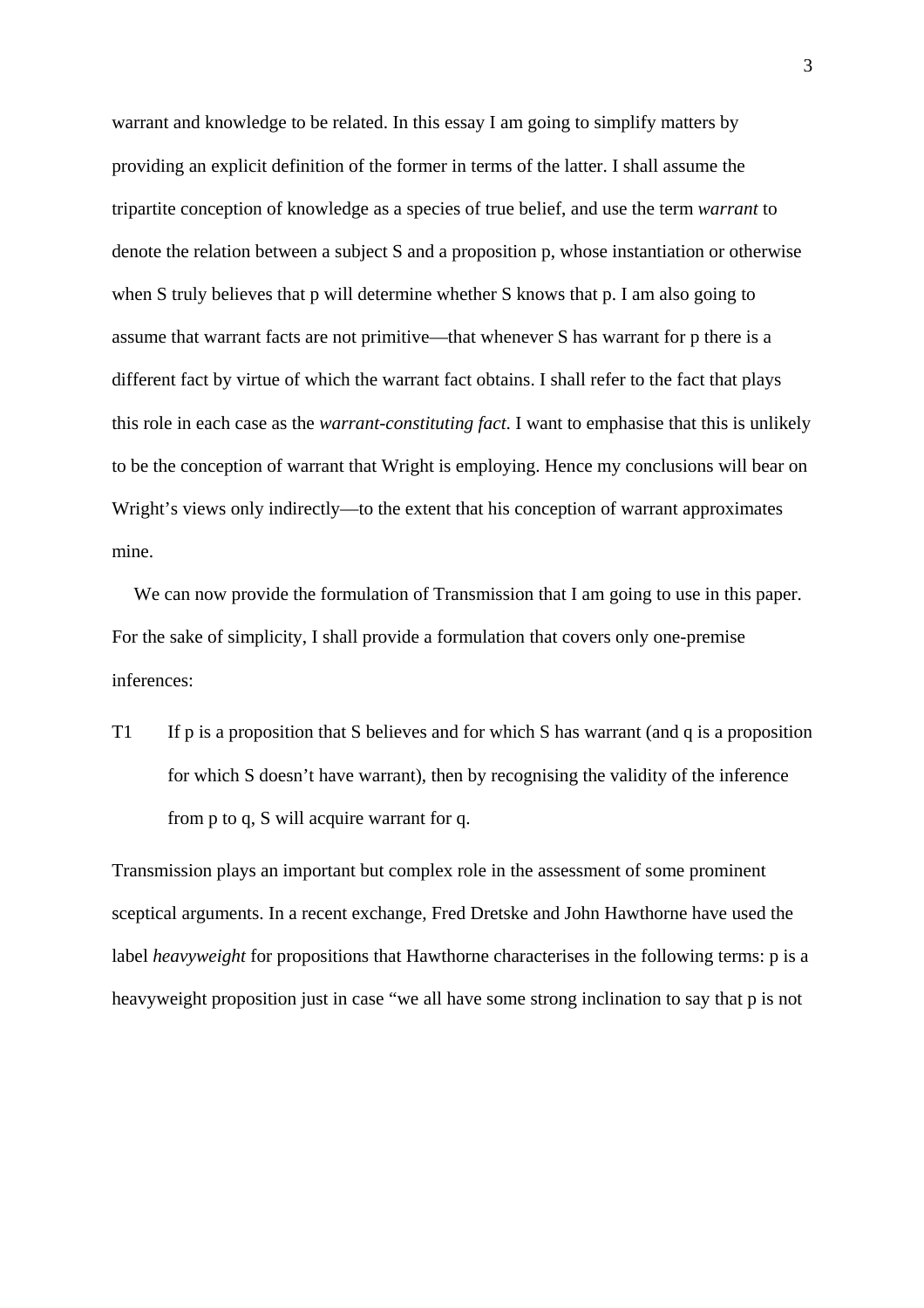the sort of thing that one can know by the exercise of reason alone and also that p is not the sort of thing that one can know by use of one's perceptual faculties (even aided by reason)".<sup>5</sup>

The inclinations that define heavyweight propositions are exploited by a familiar line of sceptical reasoning seeking to conclude that we can't know either other propositions that we are intuitively inclined to regard as easily knowable (call them *lightweight*). The reasoning challenges the knowability of a lightweight proposition by finding a heavyweight proposition entailed by it, and arguing that since the latter can't be known, the former can't be known either. Thus, the thought goes, since you can't know that there is a material world, you can't know that you have a broken fingernail, or since you can't know that the world didn't come into existence five minutes ago, you can't know that you had eggs for breakfast this morning. I shall refer to sceptical arguments based on these ideas as *Cartesian scepticism*.

The relevance of Transmission for the assessment of Cartesian scepticism lies in the fact that, if Transmission holds, then we seem to have at our disposal a very simple account of how we can obtain warrant for a heavyweight proposition H that the sceptic singles out to challenge our knowledge of a lightweight proposition L: We can acquire warrant for H by recognising the validity of the inference from L to H. Thus, by recognising the validity of the inference from the premise that you have a broken fingernail (which you might know by sense experience) to the conclusion that there is a material world, you would be able to acquire warrant for this conclusion, and by recognising the validity of the inference from the premise that you had eggs for breakfast this morning (which you might know by memory) to the conclusion that the world didn't come into existence five minutes ago, you could obtain warrant for this conclusion. Let me refer to inferences from a lightweight proposition to a

<span id="page-3-0"></span> $<sup>5</sup>$  Cf. J. Hawthorne. "The Case for Closure", p. 33. See also F. Dretske, "The Case against</sup> Closure".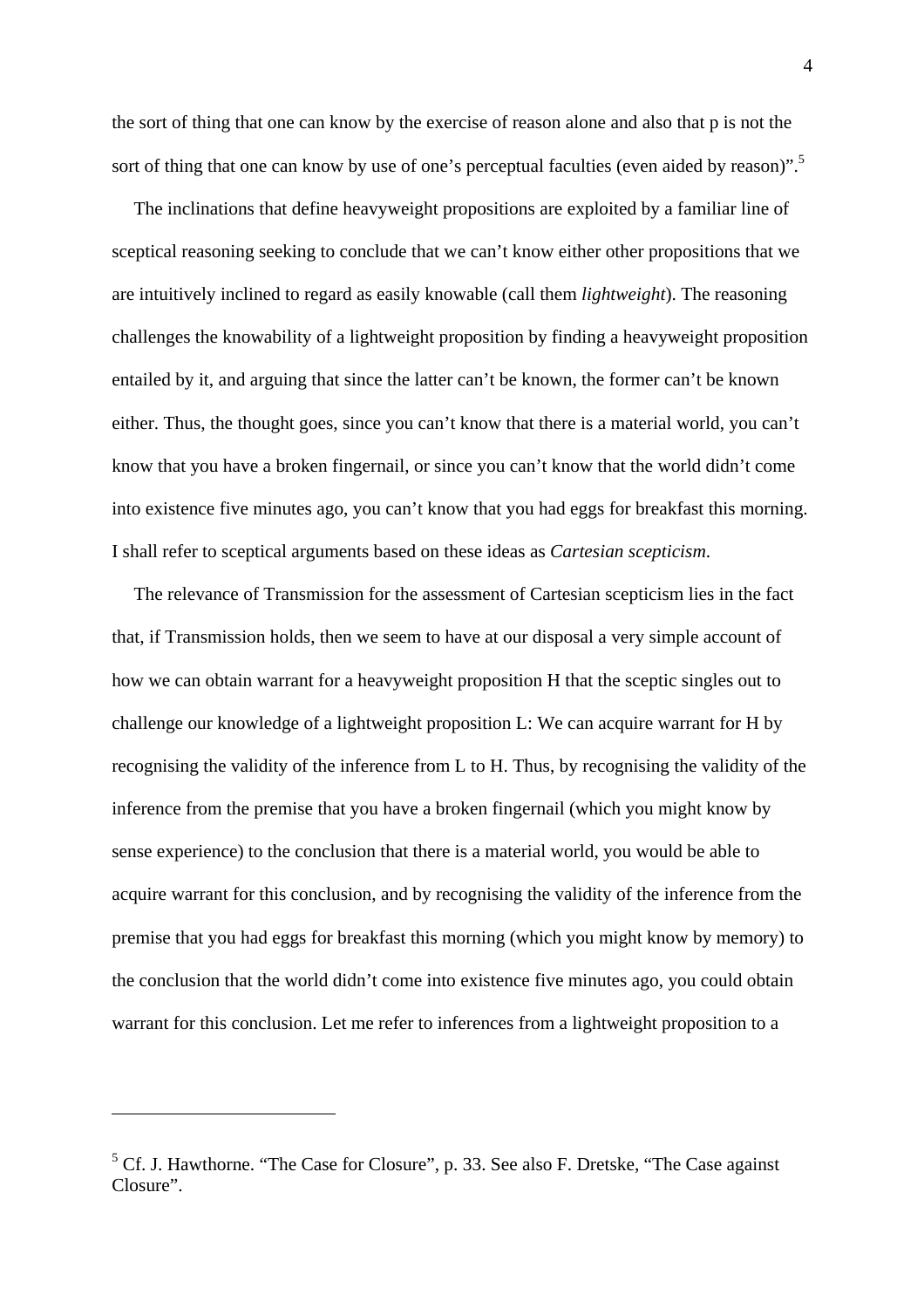heavyweight proposition entailed by it as Moorean inferences, since G.E. Moore's famous proof of an external world seeks to put such an inference to antisceptical use.<sup>[6](#page-4-0)</sup>

However, the effectiveness of Moorean inferences against Cartesian scepticism is not universally acknowledged, since many philosophers have a strong inclination to reject the idea that we can come to know heavyweight propositions in this way. Let me refer to those who object to the possibility of acquiring warrant for heavyweight propositions by recognising the validity of Moorean inferences as *anti-Mooreans*. In order to vindicate their position, anti-Mooreans need to provide a satisfactory explanation of why this method of warrant acquisition fails, given that, if we had warrant for the premise of a Moorean inference, and Transmission held, recognition of the validity of the inference would seem to result ineluctably in the acquisition of warrant for its conclusion.

There are two explanations of this failure which, I take it, the anti-Moorean should try to avoid. One is the sceptic's. For the sceptic, the reason why recognising the validity of a Moorean inference never provides us with warrant for its heavyweight conclusion is that we don't have warrant for its lightweight premise, as would be required for Transmission to apply. The other is the wholesale rejection of Transmission, which seems to jeopardize the possibility of acquiring knowledge by deductive inference. The only obvious way of avoiding these two unpalatable extremes would be to argue that Transmission holds in some cases those in which knowledge acquisition by deductive inference seems unproblematic—but fails in others—including Moorean inferences. Notice, however, that the anti-Moorean can't simply stipulate that Transmission applies in all cases except in Moorean inferences, as this would provide no explanation of why knowledge acquisition doesn't ensue in these cases. The anti-Moorean who pursues this line needs to provide a principled way of drawing the

<span id="page-4-0"></span><sup>6</sup> See G. E. Moore, "Proof of an External World".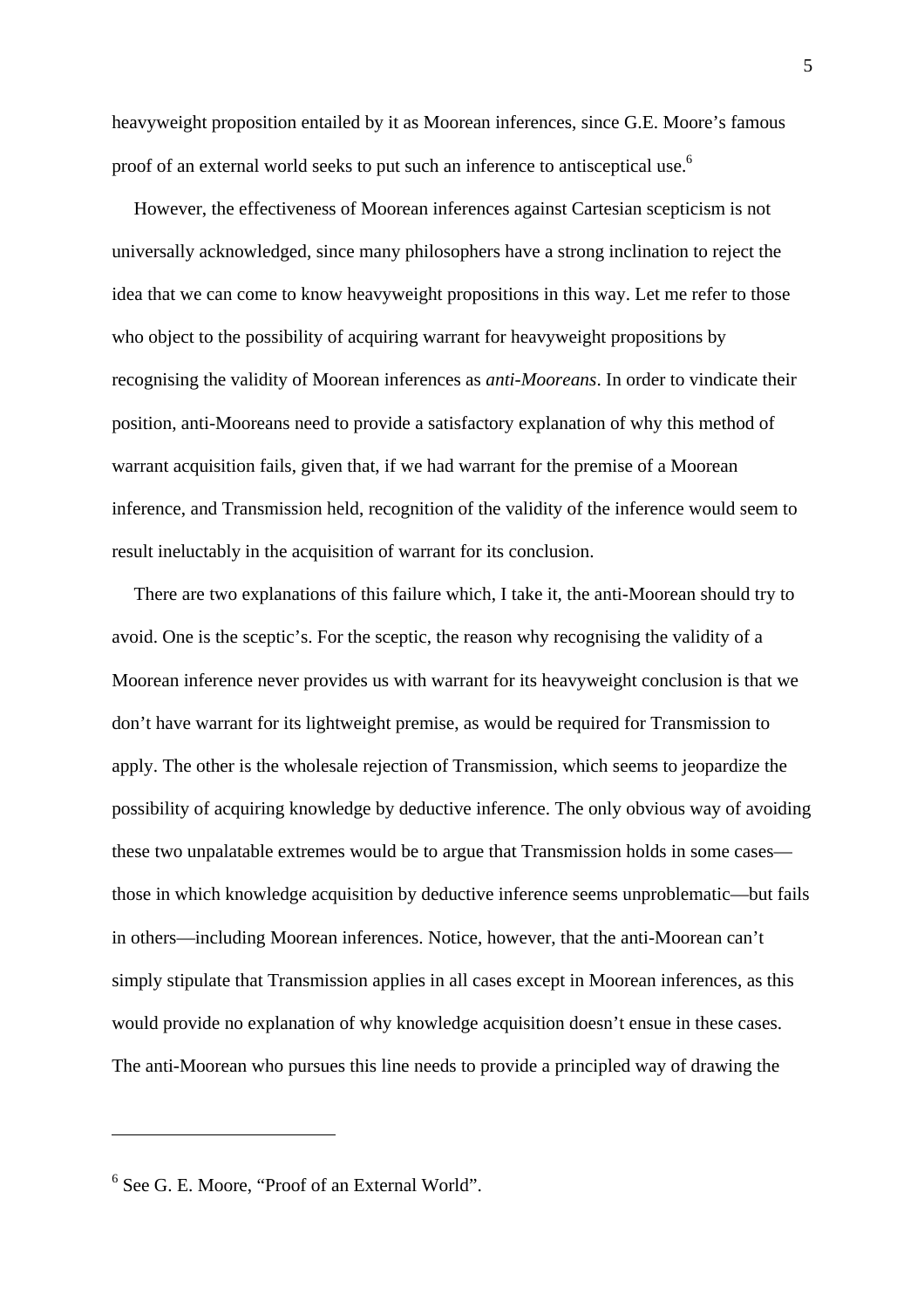distinction between legitimate and illegitimate applications of Transmission. She needs, in effect, to provide an instance of the schema:

 If p is a proposition that S believes and for which S has warrant (and q is a proposition for which S doesn't have warrant), then by recognising the validity of the inference from p to q, S will acquire warrant for q just in case X.

I shall refer to the *just in case X* clause in this schema as the *limitation clause*. [7](#page-5-0) The resulting principle will have to satisfy two conditions. First, it has to be extensionally adequate, i.e. condition X has to be violated by Moorean inferences, but satisfied by intuitively legitimate cases of inferential warrant acquisition. Second, it has to render it intelligible that warrant acquisition is possible in the latter cases but not in the former.

This anti-Moorean agenda has been largely set by Crispin Wright in an influential series of papers.<sup>8</sup> My goal here is to provide a critical assessment of some aspects of this project. I shall consider first some difficulties faced by some limitation clauses that Wright can be read as advocating. Then I shall argue that the anti-Moorean might not need limitation clauses that in the presence of certain plausible assumptions, the anti-Moorean should have no trouble combining the possibility of knowing lightweight propositions with the unrestricted applicability of Transmission. I shall end by considering a parallel issue that arises when we shift our attention from the transmission of warrant to the transmission of evidential support.

## 2. Wright's Limitation Clauses

 $\overline{a}$ 

It is not easy to find a formulation of a limitation clause that can be unquestionably attributed to Wright. This is due to a large extent to the fact that he has presented his ideas in

<span id="page-5-0"></span> $<sup>7</sup>$  Martin Davies has used the term 'limitation principle' to refer to principles specifying</sup> conditions under which warrant transmission would not be effected. See, e.g., "Externalism, Architecturalism, and Epistemic Warrant."

<span id="page-5-1"></span><sup>&</sup>lt;sup>8</sup> See C. Wright, "Facts and Certainty" and the papers cited in fn. 1.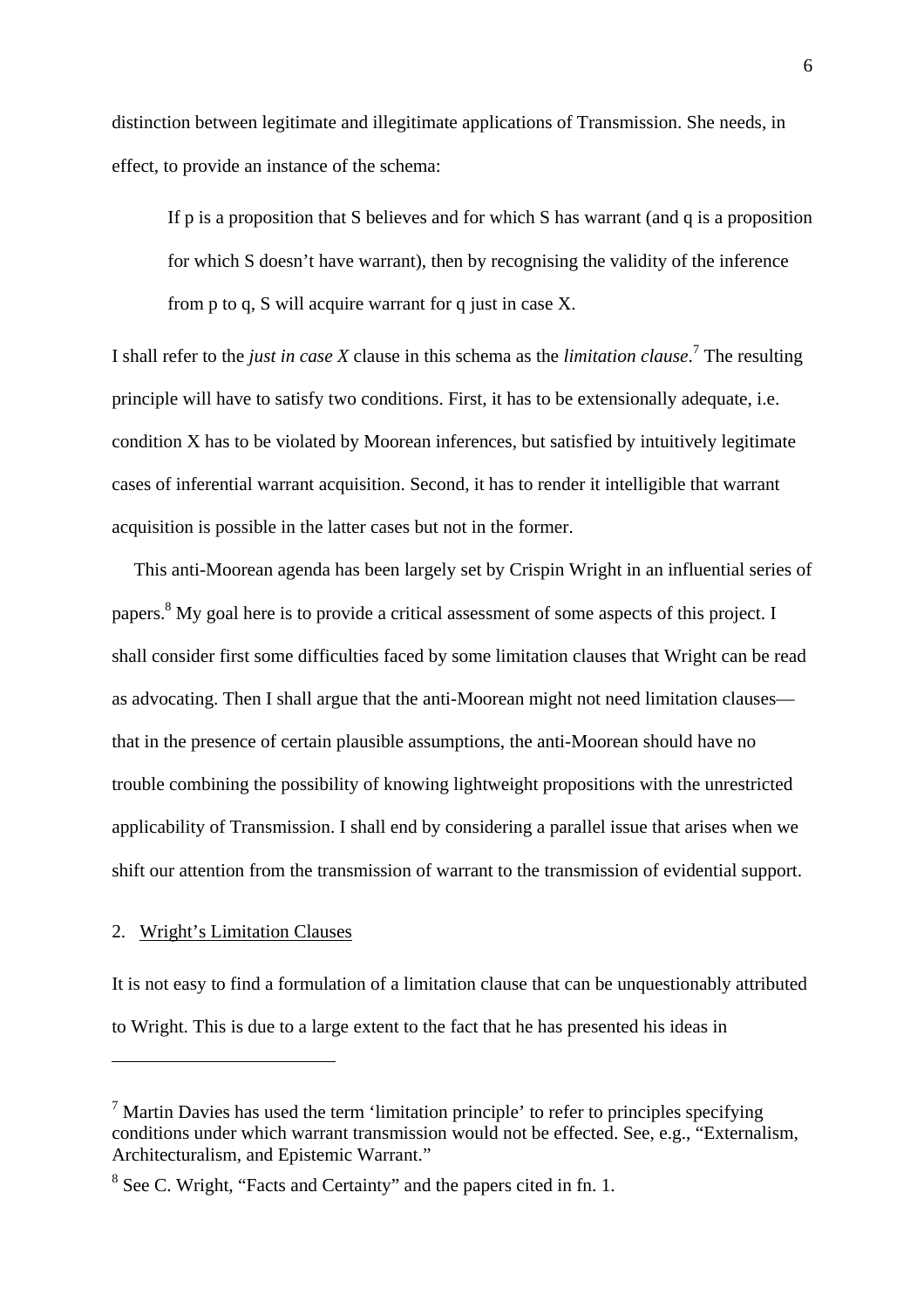connection with several different issues, including the tension between semantic externalism and privileged access, Hilary Putnam's proof that we are not envatted brains, G. E. Moore's proof of an external world and the disjunctivist response to scepticism.<sup>[9](#page-6-0)</sup> Rather than trying to defend the attribution to Wright of a specific limitation clause, I am going to consider the general phenomenon with which he has sought to motivate his proposals, and raise some issues for the limitation clauses that emerge from this approach.

Wright's basic idea is that the adequacy for warrant transmission of an inference from p to q will be undermined when the truth of q, or the subject's warrant for q, is somehow presupposed by the subject's warrant for p. Perhaps the version of this thought most strongly suggested by Wright's work yields a limitation clause dictating that recognition of the validity of an inference from a warranted premise won't give the subject warrant for the conclusion when the subject's warrant for the premise requires that the subject has independent warrant for the conclusion.

We can provide a formulation of this proposal based on our assumption that warrant facts are not primitive. According to the resulting limitation clause, recognition of the validity of an inference from a warranted premise won't give the subject warrant for the conclusion when the constituting fact for the subject's warrant for the premise requires that the subject has independent warrant for the conclusion. This clause generates the following amended version of Transmission:

T2 If p is a proposition that S believes and for which S has warrant (and q is a proposition for which S doesn't have warrant), then by recognising the validity of the inference

<span id="page-6-0"></span> $9^9$  The first two are the main focus of "Cogency and Question-Begging." The last two are discussed in "(Anti-)Sceptics Simple and Subtle."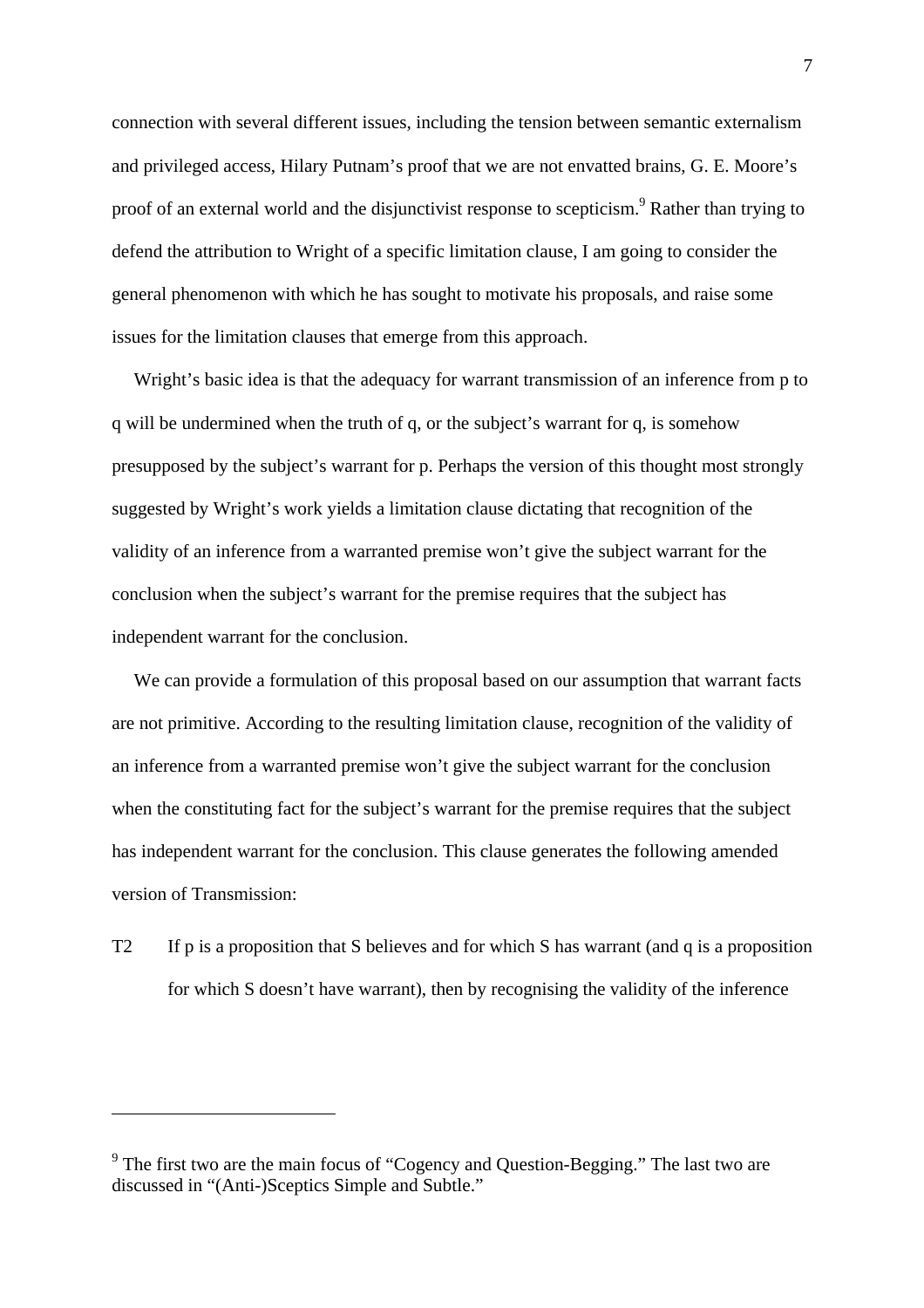<span id="page-7-2"></span>from p to q, S will acquire warrant for q just in case the constituting fact of S's warrant for p doesn't require that S has independent warrant for q.<sup>[10](#page-7-0)</sup>

It has been argued that this principle would rule out the possibility of acquiring warrant for a heavyweight proposition by recognising the validity of a Moorean inference only on a questionable conception of warrant.<sup>11</sup> Consider the Moorean inference from the premise that I have a broken fingernail to the conclusion that there is an external world. In order for this inference to fall under the limitation clause of T2, it would have to be the case that the fact that constitutes my warrant for the proposition that I have a broken fingernail requires that I have independent warrant for the proposition that there is an external world. But on most contemporary accounts of warrant, my warrant for the former is constituted by facts that neither include my having warrant for the latter nor give me warrant for it.

The point can be illustrated by considering a reliabilist account of warrant, although it applies to a wide range of positions. On the reliabilist account, if I formed the belief that I have a broken fingernail as a result of the operation of my sensory devices, and my sensory devices are reliable, then this fact constitutes my warrant for the proposition that I have a

<span id="page-7-0"></span> $10$  There is a weaker and a stronger reading of the notion that a fact F requires that a subject S has warrant for a proposition p. On the weaker reading, what this amounts to is that S's having warrant for p is a necessary condition for F, or, equivalently, that F is a sufficient condition for S's having warrant for p. It is unlikely that this is the right reading of the notion as it figures in the limitation clause that I am tentatively attributing to Wright, since it doesn't grasp the idea that what the warrant-constituting fact requires is warrant for the conclusion that is *independent*. On the weak reading, the warrant-constituting fact for the premise will count as requiring that the subject has warrant for the conclusion when it is also a warrantconstituting fact for the conclusion. Thus suppose that the fact that constitutes S's warrant for the proposition that it is raining also constitutes her warrant for the proposition that there is precipitation. Then the fact that constitutes the subject's warrant for the former requires, in this sense, that the subject has warrant for the latter. On the stronger reading, F requires that S has warrant for q only when S having warrant for q is an integral part of F. I.e. F is of the form F' & S has warrant for q, where F' doesn't constitute S's warrant for q. Then S's warrant for q—its constituting fact—will have to be independent of F. The limitation clause that I am attributing to Wright calls for a reading along these lines.

<span id="page-7-1"></span> $11$  See J. Brown, "The Reductio Argument and Transmission of Warrant", J. Pryor, "What's Wrong With Moore's Argument?"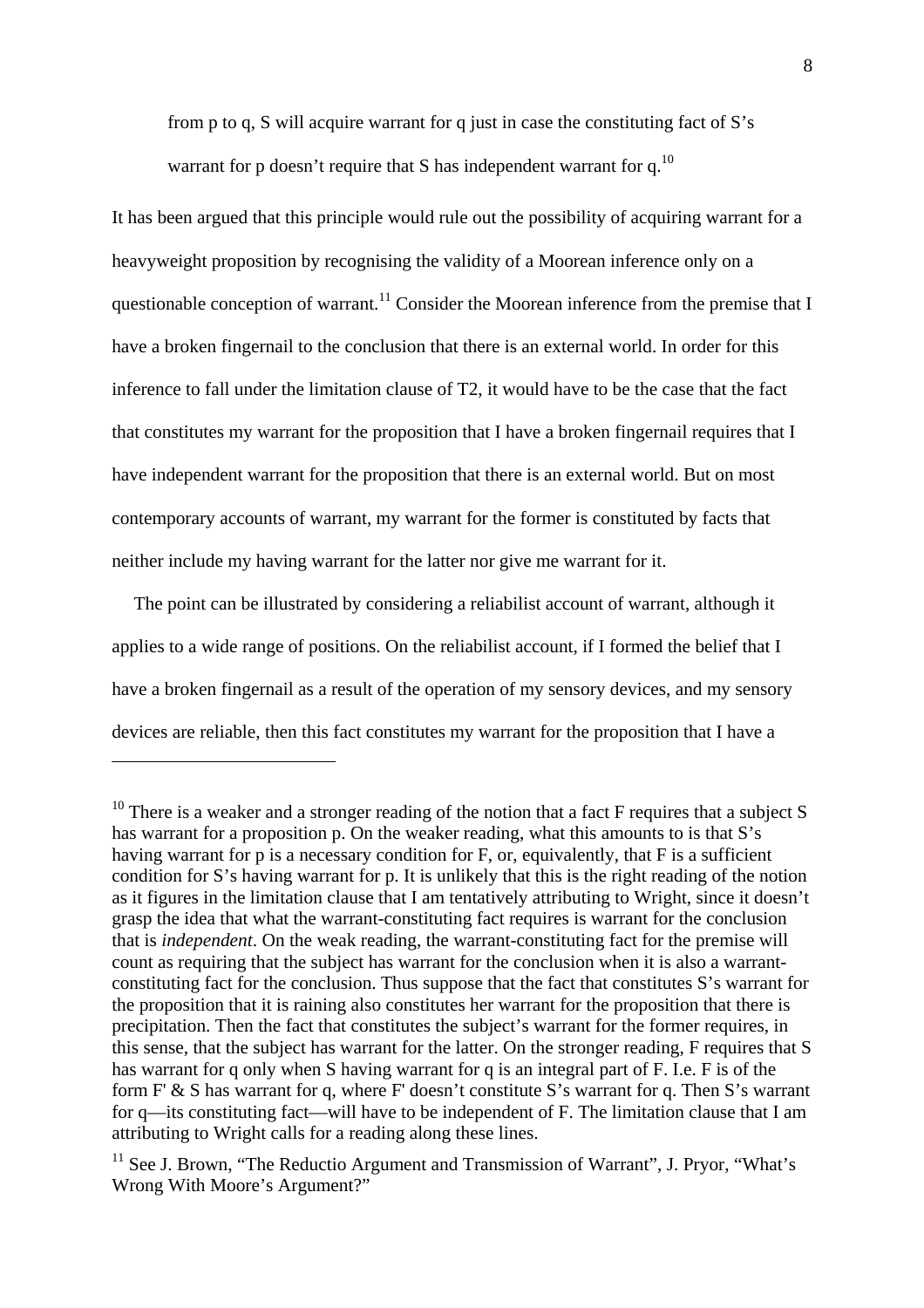broken fingernail. But this warrant-constituting fact doesn't seem to require (either in the weak or the strong sense of the notion, see fn. [10\)](#page-7-2) that I have warrant for the proposition that there is an external world. It follows that this Moorean inference would not fall under the limitation clause of T2, and hence that T2 would sanction the acquisition of warrant for the proposition that there is an external world through recognition of the validity of this Moorean inference. If this point is accepted, we will have to conclude that T2 is too strong (i.e. its limitation clause too weak) to serve the anti-Moorean's purposes, as it fails to rule out the acquisition of knowledge of heavyweight propositions by recognising the validity of Moorean inferences.

I am very sympathetic to this point. However, here I want to pursue a different line of reasoning. I want to argue that when we read T2 in terms of the notion of warrant with which I am operating, we have at our disposal a more direct route to the conclusion that T2 is not sufficiently weak. Let L be a lightweight proposition for which subject S has warrant, let F be the fact that constitutes S's warrant for L, and let H be a heavyweight proposition entailed by L. Now, suppose that F requires that S has warrant for H. It follows that F is a sufficient condition for S having warrant for H. Then we have that the fact that gives S warrant for L entails that S also has warrant for H, and hence that S's acquiring warrant for H by recognising the validity of the inference from L to H is *trivially* excluded: S cannot acquire warrant for H in this way because she already has it.

What this reasoning suggests is, in effect, that on the conception of warrant with which am operating, T2 is not weaker than T1. Every putative case of warrant transmission that is excluded by T2 would also be excluded by T1. For if the fact that constitutes S's warrant for L entails that S has warrant for H, then it can't be the case that S has warrant for L but not for H, as required for the applicability of T1. Therefore, T2 is equivalent to T1. This result would only fail to obtain on a conception of warrant according to which it is possible for a subject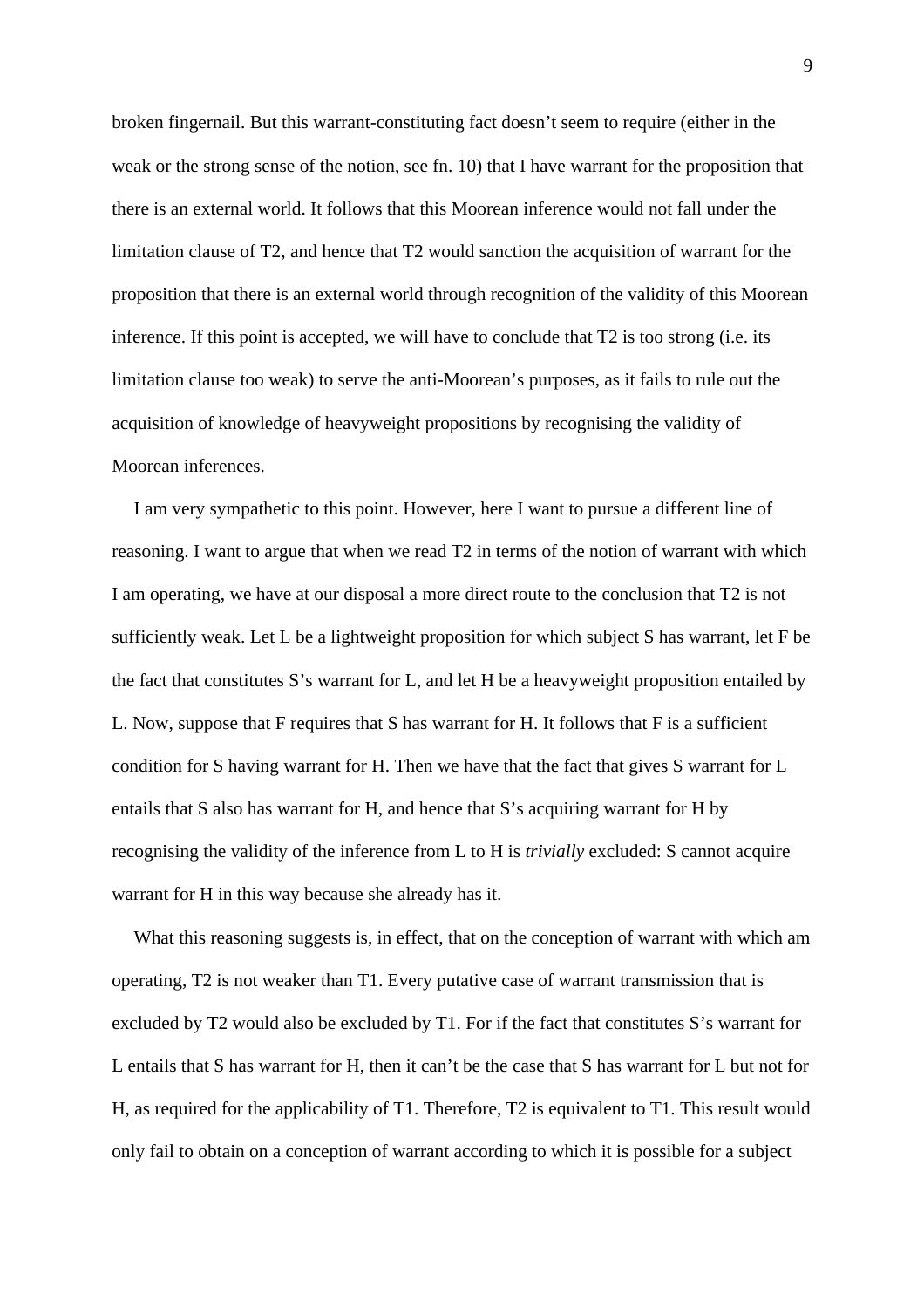who has a warrant for a proposition to acquire *another* warrant for that same proposition, or for a subject who has *some* warrant for a proposition to acquire *more* warrant for that same proposition. There are no doubt properties for which the term 'warrant' could be used which exhibit these features. But the conception of warrant with which I'm operating doesn't make room for these possibilities. On this conception, warrant is a relation between subjects and propositions that a subject either bears or doesn't bear to a proposition. If S bears this relation to p, then there is no sense in which S could come to bear this relation to p 'twice over' or 'to a greater extent'. It could happen though that S has warrant for p by virtue of warrantconstituting fact F1, and another fact F2 comes to obtain with the power to constitute the fact that S has warrant for p, so that even if F1 didn't obtain S would still have warrant for p by virtue of F2. We shall consider later on whether Moorean inferences can supply us with alternative sources of warrant for their conclusions in this way.

As I mentioned above, the claim that having warrant for a lightweight proposition requires having warrant for the heavyweight propositions that it entails is rejected by many contemporary epistemologists. However there is another relation between the conclusion of a Moorean argument and warrant for its premise that is unquestionably exemplified. Typically, if H is a heavyweight proposition that figures in a Cartesian sceptical challenge to S's knowledge of a lightweight proposition L, we have that if H were false S wouldn't have warrant for L. In other words, if F is the fact that constitutes S's warrant for L, then F entails H. If my warrant for the proposition that I have a broken fingernail is supposed to result from the operation of my sensory devices, then if there were no external world, not only would I have no broken (or unbroken) fingernails. In addition, I would have no sensory devices whose operation could supply me with warrant for the proposition that I have a broken fingernail. The fact that constitutes my warrant for the proposition that I have a broken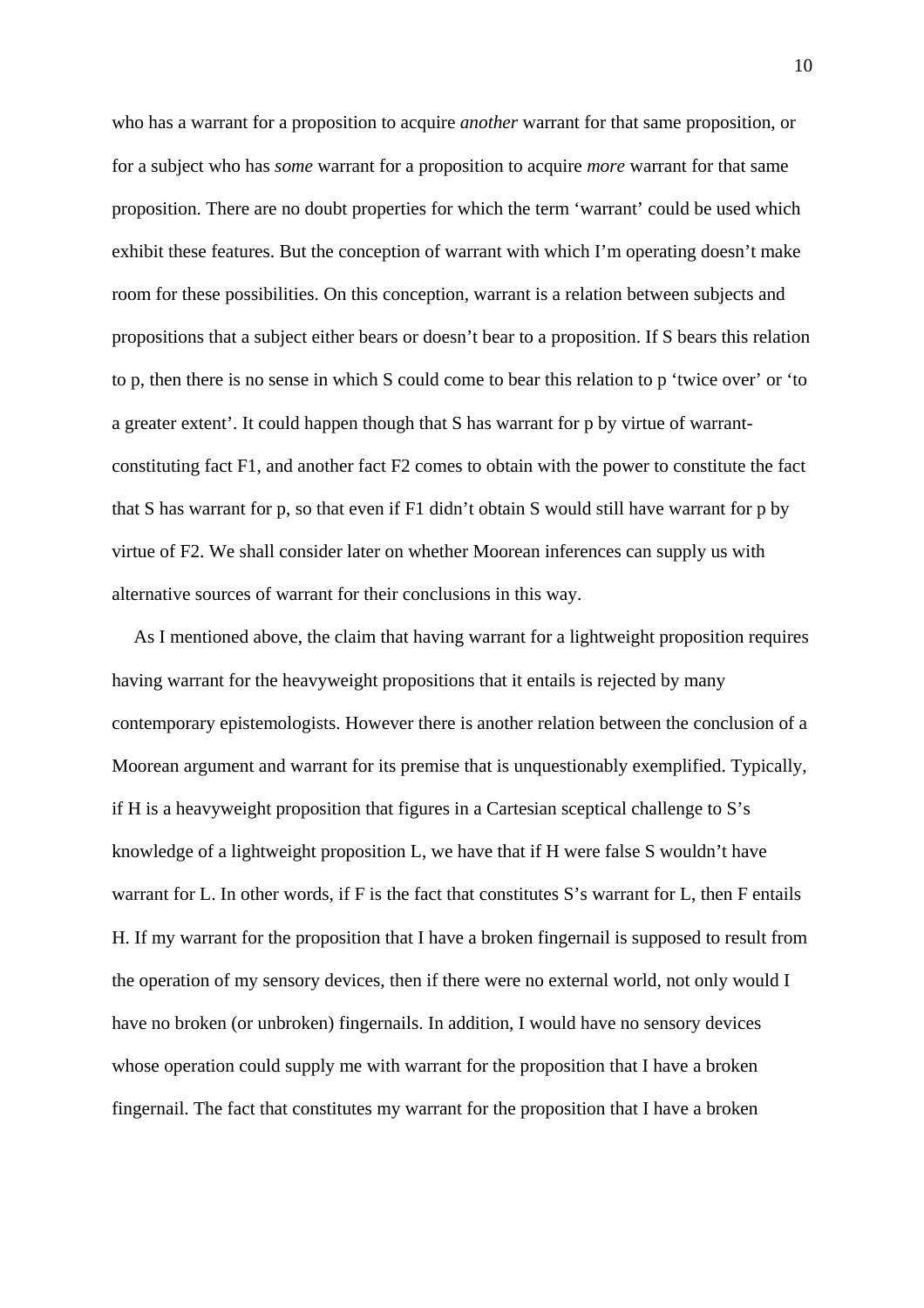fingernail entails that there is an external world. We can use this idea to formulate a revised transmission principle:

T3 If p is a proposition that S believes and for which S has warrant (and q is a proposition for which S doesn't have warrant), then by recognising the validity of the inference from p to q, S will acquire warrant for q just in case the constituting fact of S's warrant for p doesn't entail q.

Is this the transmission principle that the anti-Moorean is looking for? Defending an affirmative answer to this question would require showing that the putative cases of warrant acquisition that it excludes are illegitimate. One way one could try to discharge this task would be to argue that when the warrant constituting fact for the premise entails that the conclusion is true, it requires that the subject has independent warrant for the conclusion.<sup>[12](#page-10-0)</sup> But this argument for T3 would face problems similar to those that afflicted T2, as the accounts of warrant that are incompatible with T2 are also incompatible with this defence of T3.

T3 has been challenged on the grounds that some of the instances of inferential warrant acquisition that it excludes seem intuitively legitimate.<sup>13</sup> These challenges accuse the principle of being too restrictive. Here I want to pursue a different line of reasoning. I am going to argue that T3 is not restrictive enough—that it sanctions instances of inferential warrant acquisition that the anti-Moorean would want to proscribe.

<span id="page-10-0"></span> $12$  Sometimes Wright seems to advance this line of reasoning. See, e.g., "(Anti-)Sceptics Simple and Subtle", pp. 342-43.

<span id="page-10-1"></span> $13$  See M. Davies, "Externalism. Architecturalism, and Epistemic Warrant", p. 352. Pryor, "What's Wrong With Moore's Argument?" pp. 358-59.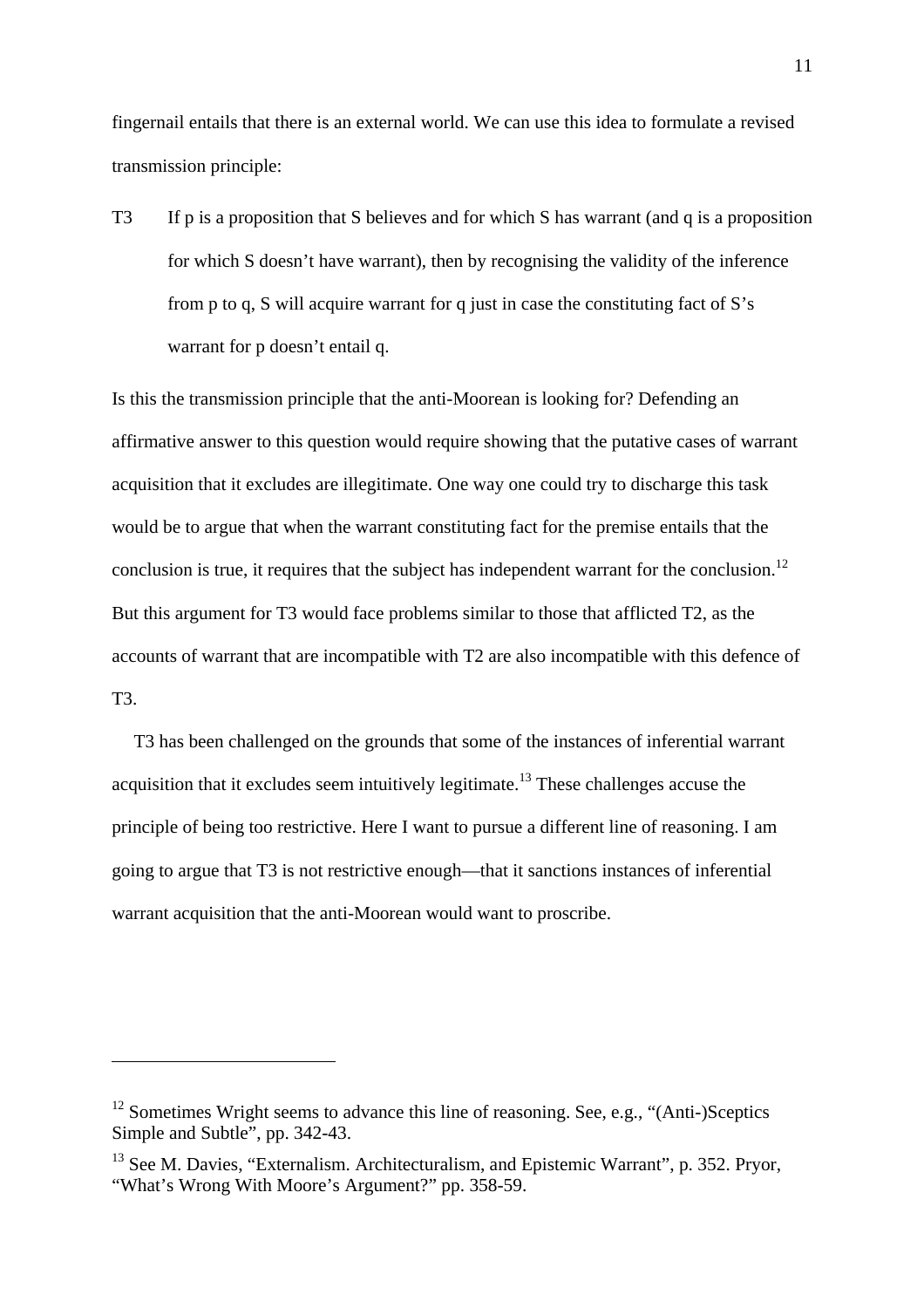We can make the point with the help of Dretske's zebra example.<sup>14</sup> Suppose that Fred goes to the zoo and upon seeing the animals in the enclosure marked 'zebras' he forms the belief that they are zebras. If we use once more the reliabilist account of warrant as an illustration, if the perceptual devices with which Fred has formed this belief are reliable, then he will have warrant for the proposition that the animals are zebras, and if this proposition is true, then Fred's belief will have the status of knowledge. Suppose now that Fred comes to recognise the validity of the inference from the proposition that the animals are zebras to the proposition that they are not cleverly disguised mules. I take it that the anti-Moorean won't want to treat this as a legitimate case of inferential warrant acquisition.<sup>[15](#page-11-1)</sup>

The question that we need to ask is whether this case would fall under T3's limitation clause. It should be clear that it doesn't. The fact that Fred formed his belief with reliable perceptual devices does not entail that the animals he is looking at are not cleverly disguised mules. It does entail that such deception is sufficiently rare, but not that it never occurs, or that it is not occurring on this occasion. It follows that the fact that constitutes his warrant for the premise of Fred's inference could obtain even if the conclusion were false. Therefore, T3 would sanction Fred's piece of reasoning as a legitimate case of warrant acquisition. By recognising the validity of the inference, Fred would acquire warrant for the conclusion.<sup>16</sup>

Other cases that the anti-Moorean would want to proscribe do fall under T3's exclusion clause. Thus, e.g., one could argue that the inference from the proposition that the animals in the enclosure are zebras to the conclusion that not all the zebra-looking animals in the world

<span id="page-11-0"></span><sup>&</sup>lt;sup>14</sup> See F. Dretske, "Epistemic Operators".

<span id="page-11-1"></span><sup>&</sup>lt;sup>15</sup> Wright clearly wants to exclude this kind of case. See Wright, "(Anti-)Sceptics Simple and Subtle", pp. 342- 44.

<span id="page-11-2"></span><sup>&</sup>lt;sup>16</sup> The falsity of the conclusion would entail that Fred doesn't know the premise, since it would entail that the premise is false, but this observation doesn't give rise to a plausible limitation clause, since proscribing inferential knowledge acquisition whenever the negation of the conclusion entails the negation of the premise would rule out all instances in which the inference is valid. See Pryor, "What's Wrong With Moore's Argument?" p. 358.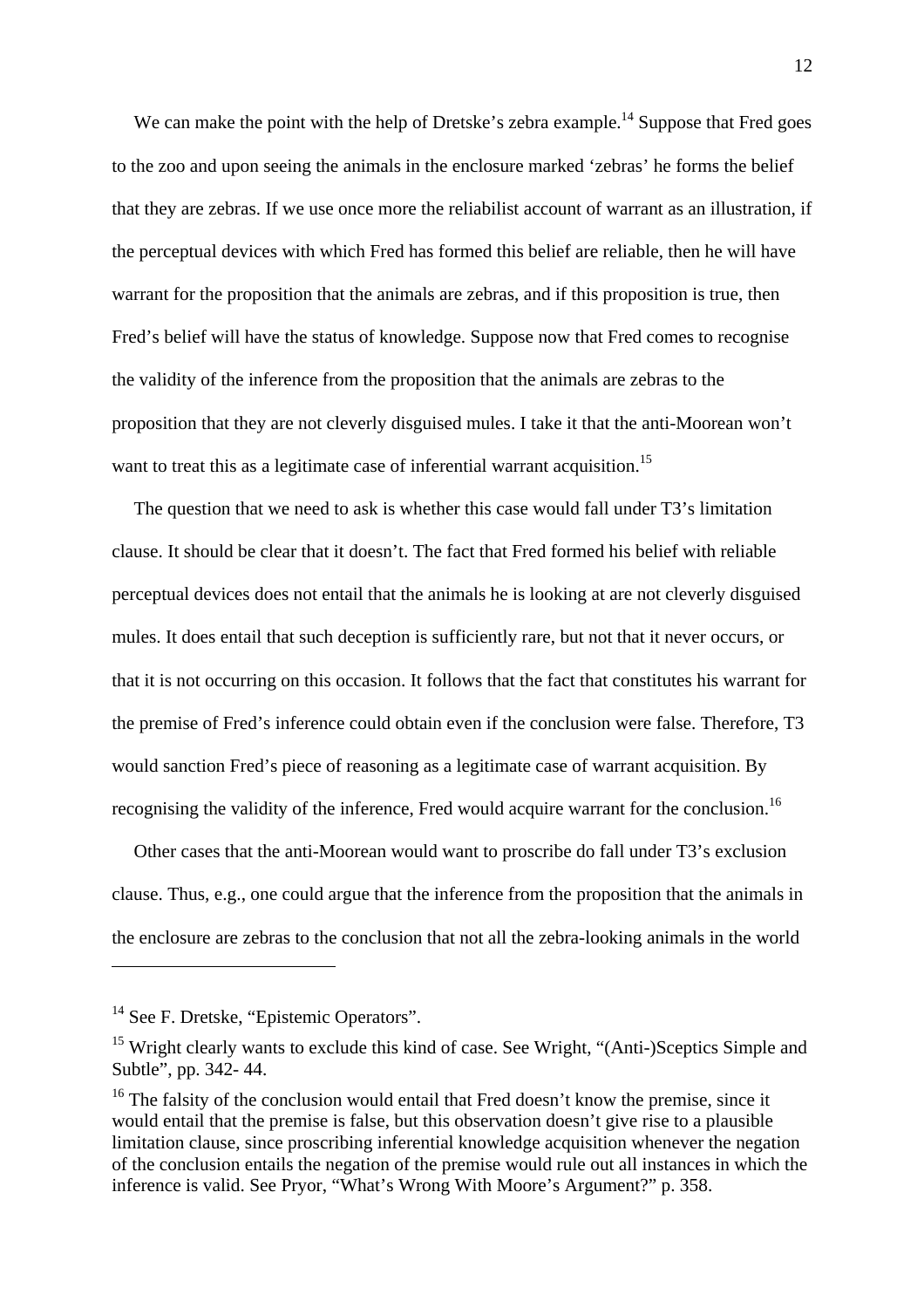are cleverly disguised mules would be ruled out by the principle. For if Fred lived in an environment in which this conclusion was false, his zebra-detecting sensory devices would be highly unreliable. This might be seen as a partial vindication of the principle, since it excludes some of the cases that the anti-Moorean wants to rule out. Against this, however, one could argue that a satisfactory diagnosis of the pathology afflicting the inference from the premise that the animals are zebras to the conclusion that not all the zebra-looking animals in the world are cleverly disguised mules should mention a deficiency that is also present in the inference from that premise to the conclusion that the animals in the enclosure are not cleverly disguised mules. The fact that T3 treats the latter inference as acceptable should be seen as undermining the claim that the principle accurately identifies the source of the problem afflicting the former.<sup>[17](#page-12-0)</sup>

### 3. Transmission and Closure

 $\overline{a}$ 

In the preceding section I have argued that the features of the relationship between premise and conclusion of a Moorean inference on which Wright has focused won't easily yield a limitation clause that serves the anti-Moorean agenda. I don't claim to have delivered a fatal blow to the project. Perhaps the difficulties that I have raised can be overcome with a more sophisticated account. And even if this line if thought didn't work, other authors have

<span id="page-12-0"></span> $17$  Notice that, on other conceptions of warrant, T3 would sanction even Moorean inferences with the negations of traditional sceptical hypotheses as conclusions. Take, e.g., Jim Pryor's dogmatism, conceived as an account of warrant. If my warrant for the proposition that I have a broken fingernail is constituted by the fact that I have the phenomenology of seeming to ascertain with my perceptual episodes that this proposition is true, presumably this warrantconstituting fact does not entail that there is an external world, since an evil demon victim would have the same phenomenology. See J. Pryor, "The Skeptic and the Dogmatist", "What's Wrong With Moore's Argument?" pp. 356-57.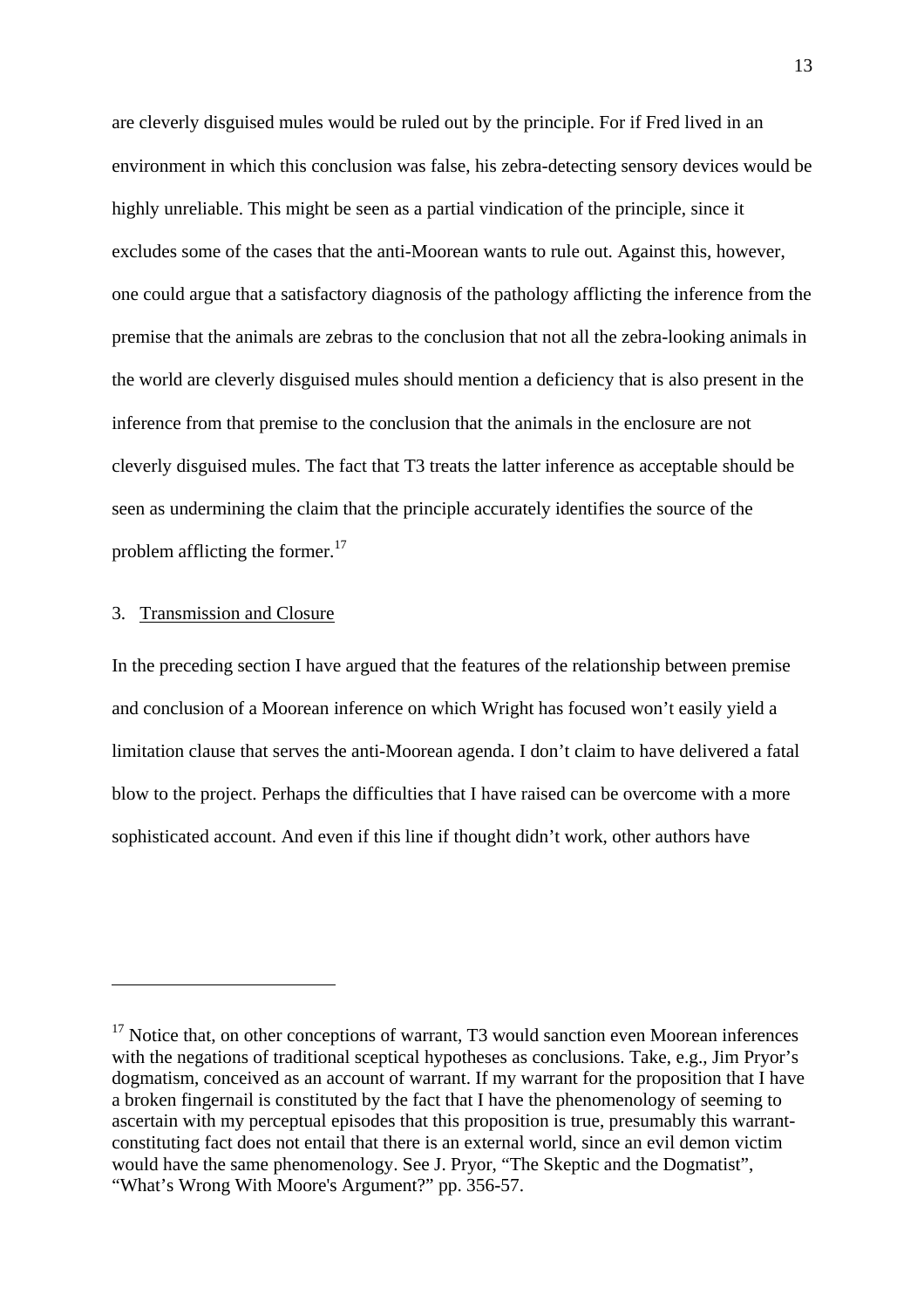approached the task of finding limitation clauses from points of view that fall outside the scope of my discussion so far.<sup>[18](#page-13-0)</sup>

I am not going to pursue further the assessment of specific limitation clauses. Rather, in this section I am going to make a suggestion that might enable the anti-Moorean to call off the search for a limitation clause. I am going to argue that, in the presence of a principle that Wright and many others accept, together with some plausible assumptions, endorsing transmission in its unrestricted form (T1) doesn't force us to condone the instances of warrant acquisition that the anti-Moorean wants to rule out.

The saving principle is Closure. Thanks to Wright we have a clear understanding of the distinction between Transmission and Closure.<sup>19</sup> Transmission, as we have seen, is a principle concerning a specific method of warrant acquisition—namely, the acquisition of warrant for the conclusion of a valid inference with known premises as a result of recognising the validity of the inference. Closure does not concern this or any other specific method of warrant acquisition. What Closure dictates is simply that certain warrant claims about a subject are incompatible. It says that if p entails q, then we can't ascribe to a subject warrant for p and for the proposition that p entails q while not ascribing to her warrant for q. We can formulate the principle as follows:

 If p entails q, and S has warrant for p and for the proposition that p entails q, then S has warrant for q.

<span id="page-13-0"></span><sup>&</sup>lt;sup>18</sup> See Davies, "Externalism, Architecturalism, and Epistemic Warrant", "Externalism and Armchair Knowledge", "The Problem of Armchair Knowledge".

<span id="page-13-1"></span> $19$  See, e.g., "(Anti-)Sceptics Simple and Subtle", pp. 332-32.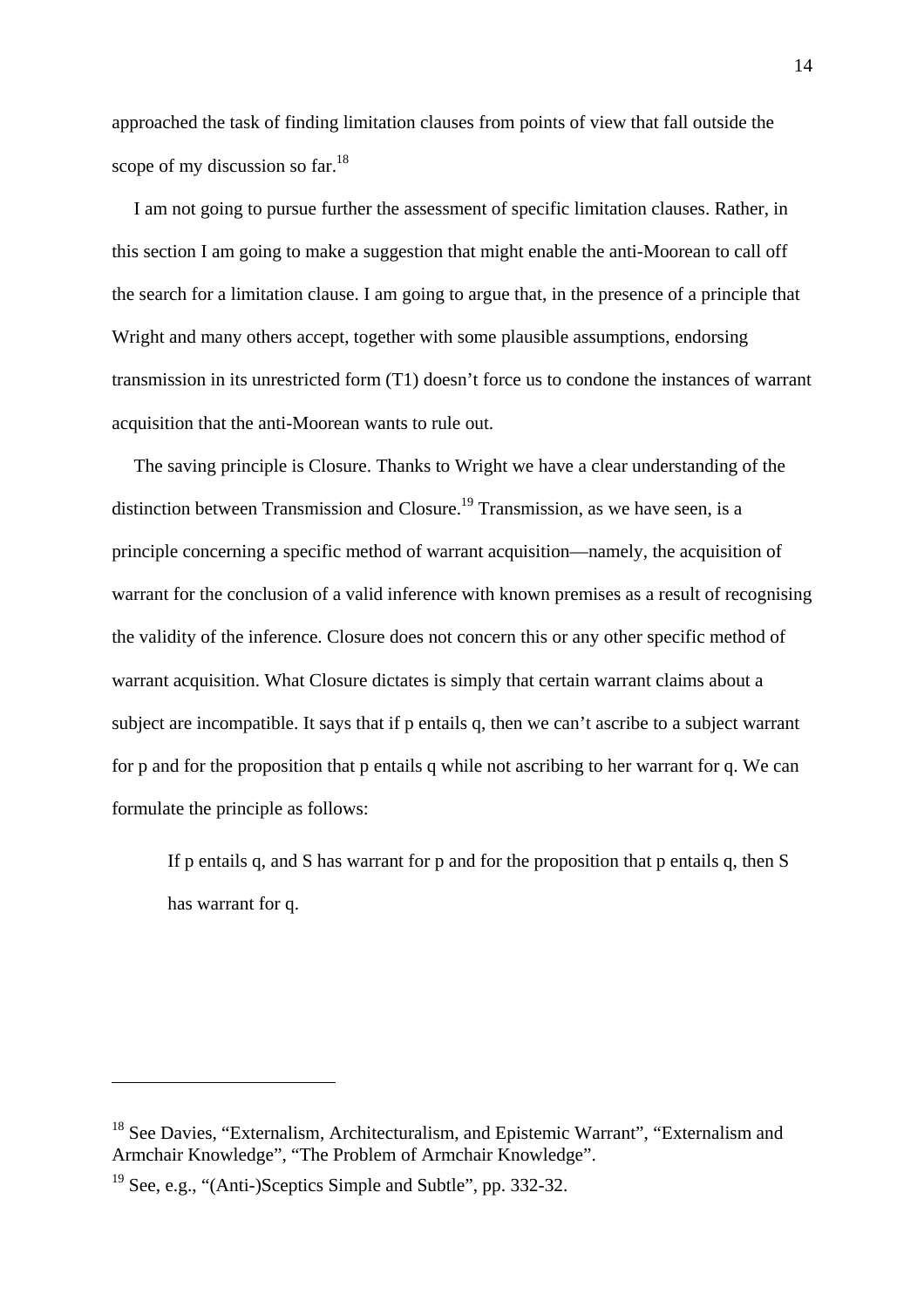Wright has expressed unambiguously his support for Closure, and in spite of some distinguished detractors, the principle enjoys widespread support.<sup>20</sup> Here I am not going to defend Closure. My goal will be to argue that, if the principle is true, then the anti-Moorean might have no need to limit the applicability of Transmission.

The basic idea is very simple. Let L be a lightweight proposition, and H a heavyweight proposition entailed by L. If Closure holds, then someone who has warrant for the proposition that L entails H won't be able to acquire warrant for H by recognising the validity of the inference from L to H. For either she doesn't have warrant for L, or she does, in which case, by Closure, she also has warrant for H. Either way, she doesn't satisfy the antecedent of T1, and recognition of the validity of the inference from L to H will fail to provide her with warrant for H.

Hence, in order to show that recognition of the validity of the inference from L to H can't provide a subject with warrant for H, it will suffice to show that, prior to recognising the validity of the inference, the subject already has warrant for the proposition that L entails H. If the anti-Moorean can show that this is the situation in each of the cases that she wants to exclude, she will no longer need a limitation clause, and she will be able to embrace transmission in its unrestricted form (T1).

The possibility that a subject has warrant for an entailment even though she hasn't recognised the validity of the corresponding inference shouldn't be problematic. I think it is natural to say that I have warrant, say, for the proposition that the Axiom of Choice entails Zorn's Lemma, since the result is stated in every set theory manual I've checked, and is accepted by every competent logician I know. However, it would be odd to say that I recognise the validity of the inference from Choice to Zorn's Lemma, since I have never

<span id="page-14-0"></span><sup>&</sup>lt;sup>20</sup> The main dissenting voices are, of course, Fred Dretske and Robert Nozick. See Dretske, "Epistemic Operators" and Nozick, "Philosophical Explanations", Chapter 3.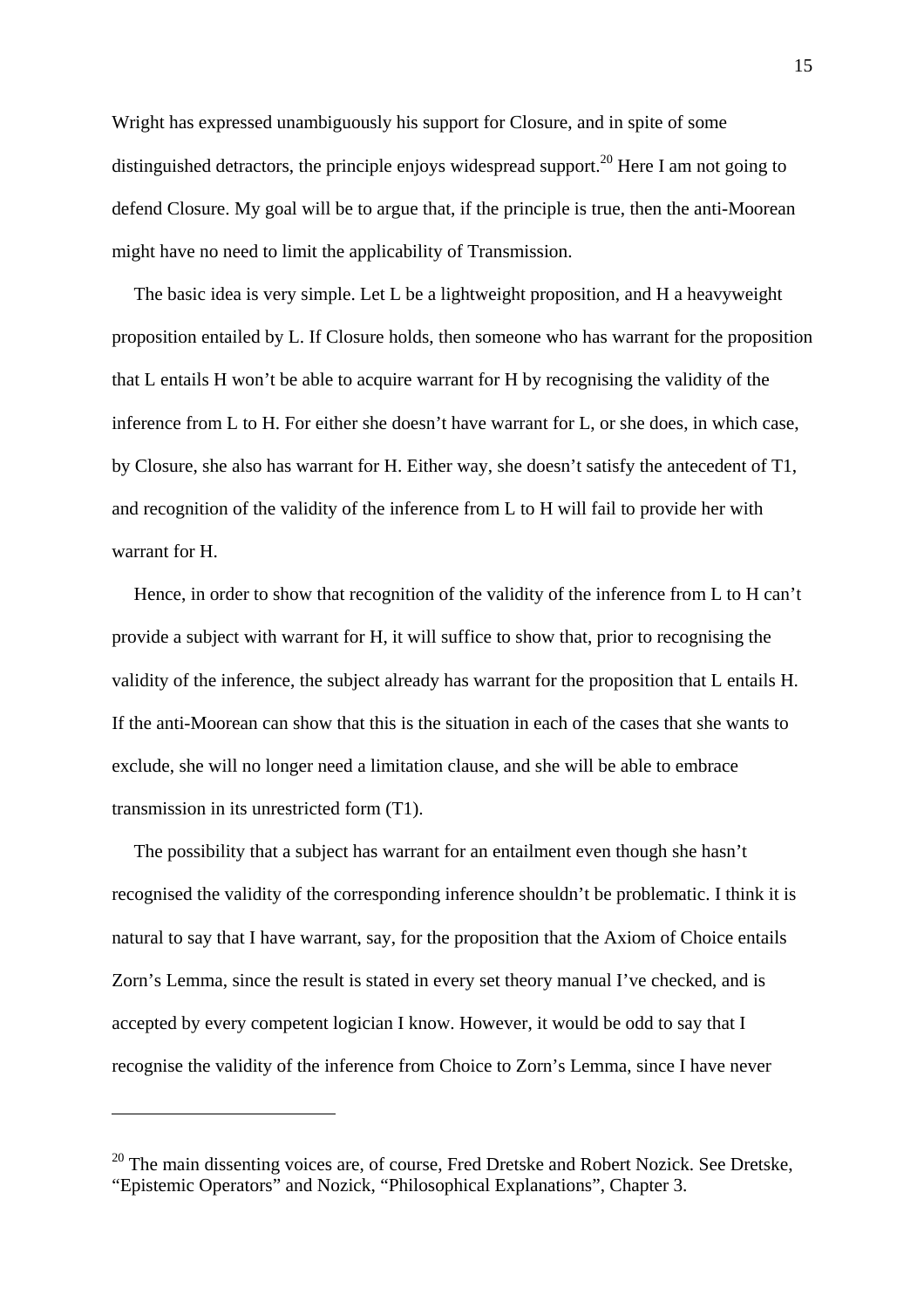worked through a proof and I have no intuitive understanding of why the former necessitates the latter.

Furthermore, validity recognition is a conscious episode that involves consciously entertaining the proposition that the premise entails the conclusion. However, it is widely accepted that we can believe, and have warrant for, propositions that we haven't consciously entertained, and I can see no reason to reject this possibility when the proposition in question has the form of an entailment.

However, for the anti-Moorean it is not enough to argue that warrant for an entailment is in principle possible when the subject hasn't recognised its validity. What she needs to argue is that this is the situation for every Moorean inference to which she takes exception. In the remainder of this section I want to sketch a line of reasoning that might lead to this result.

If p entails q, let's say that the entailment from p to q is *epistemically transparent* (or that p *transparently entails* q) just in case anyone who possesses the concepts that figure in p and in q has warrant for the entailment. Clearly, if the entailment from p to q is epistemically transparent, then anyone who is in a position to recognise the validity of the inference from p to q will already have warrant for it, since such a subject will have to possess the concepts that figure in p and in q. This means that the anti-Moorean could secure the result she needs if she could argue that in every objectionable Moorean inference the premise transparently entails the conclusion.

I am not going to provide a full defence of this claim, but I want to suggest that the thought is perfectly plausible. Take, e.g., the proposition that I have a broken fingernail and the proposition that there is an external world. I think its is natural to suppose that anyone who has the concepts that figure in these propositions will believe that the former entails the latter—whether or not she has consciously entertained the entailment, let alone recognised its validity. For it seems to be a condition on having these concepts that one has the belief that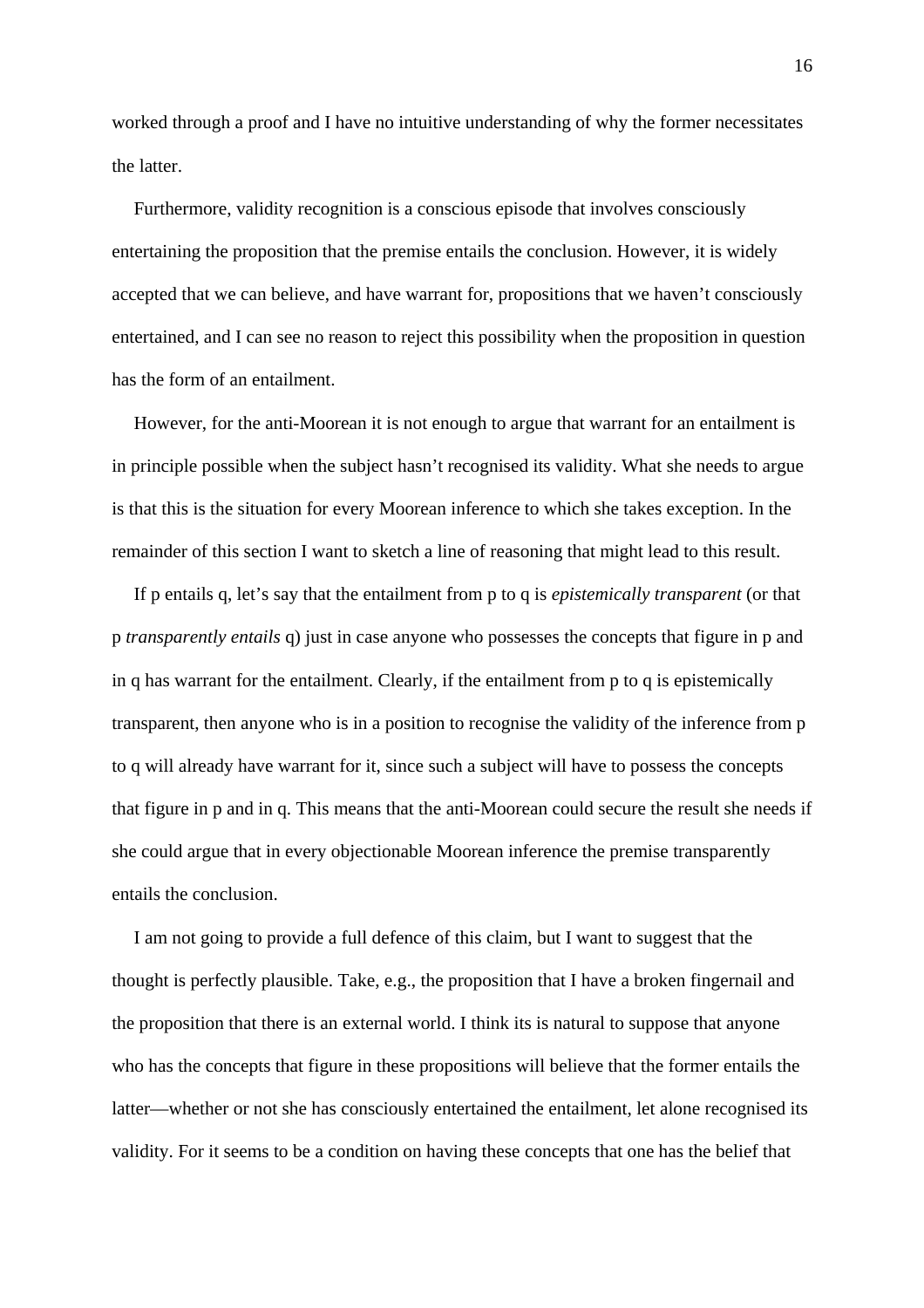connects them in this way. And I think it is just as natural to say that, in normal circumstances, someone who has these concepts *knows* the entailment—that warrant for the entailment is a direct consequence of the fact that the subject possesses the concepts that figure in it, even if the subject hasn't recognised its validity, or even consciously entertained  $it.<sup>21</sup>$ 

I think that a similar claim can be made with respect to other Moorean inferences that have played a prominent role in sceptical debates. If you have the concepts that figure in the proposition that the seaweed was washed up by the tide some hours ago and in the proposition that the world didn't come into existence five minutes ago, then you have warrant for the proposition that the former entails the latter. And if you have the concepts that figure in the proposition that all As are Bs and in the proposition that some properties are invariably coinstantiated with others, then you have warrant for the corresponding entailment. And the verdict is equally plausible in Dretske's cases. If you have the concepts that figure in the propositions that the animals in the enclosure are zebras and that they are not cleverly disguised mules, then you have warrant for the proposition that the former entails the latter. And if you have the concepts that figure in the propositions that the wall is red and that the wall is not white but lit by a red light, then you have warrant for the corresponding entailment.

These remarks hardly add up to a satisfactory defence of the claim that in every objectionable Moorean inference the entailment from premise to conclusion is epistemically

<span id="page-16-0"></span> $21$  Paul Boghossian has suggested that whenever belief in a proposition is required for having the concepts that figure in it, the proposition might have warrant for the subject who has the concepts, and hence the belief. He writes: "There may be beliefs that are such that having those beliefs is a condition for having one of the concepts ingredient in them. Any such belief, it seems to me could plausibly be claimed to be default reasonable. For if it really were part of the possession condition for a given concept that to possess it one had to believe a certain proposition containing it, then that would explain why belief in that proposition is at least presumptively (though defeasibly) justified." ("Knowledge of Logic", p. 240).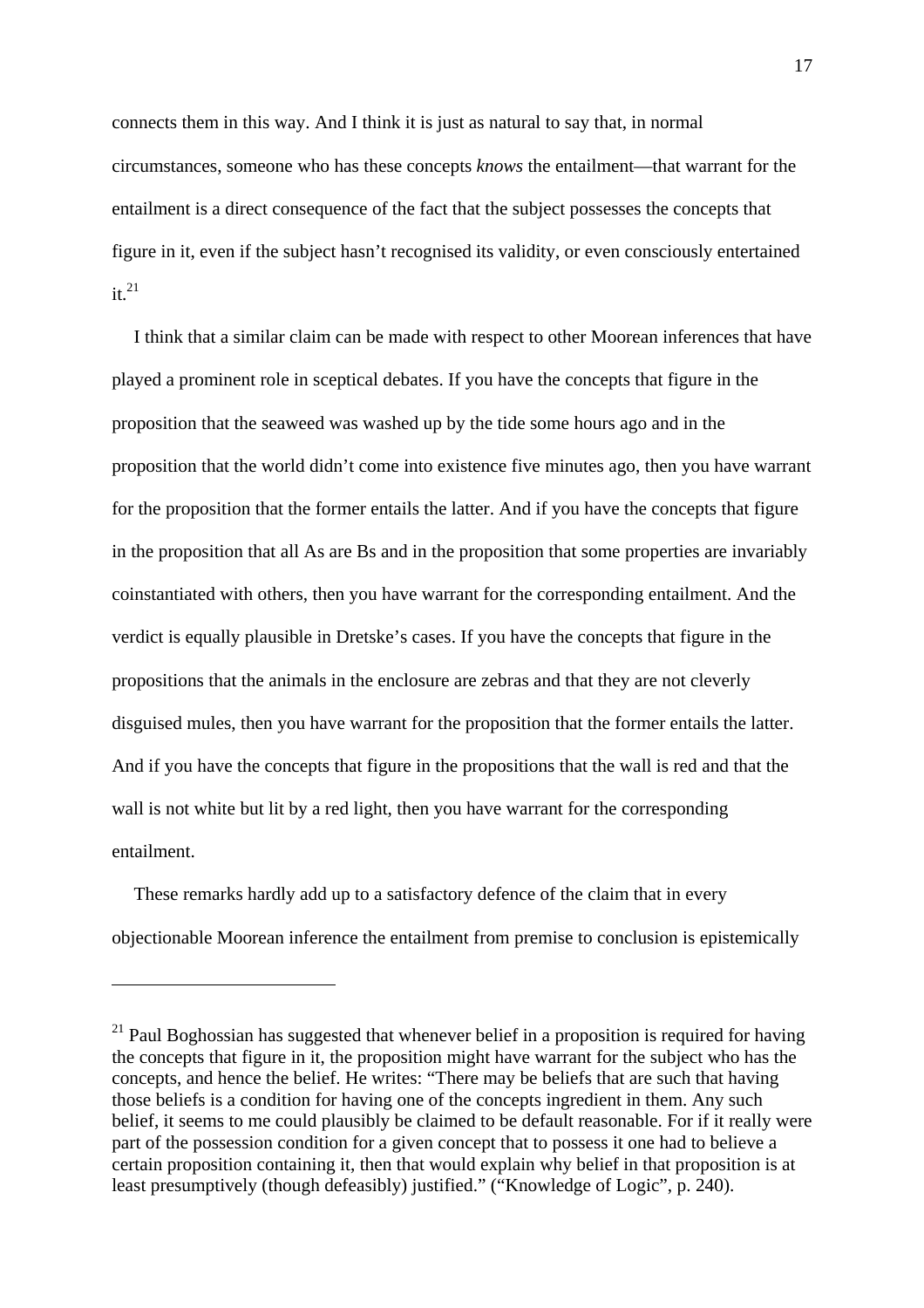transparent. My main contention is that if this claim were correct, then the anti-Moorean who subscribes to Closure would have no need for limitation clauses. Even under T1, the Moorean inferences to which she objects would fail to sustain the acquisition of warrant for their conclusions. Let me summarize how this result is reached. Let L be a lightweight proposition, and let H be a heavyweight proposition transparently entailed by L. If S has the concepts that figure in L and H, then she has warrant for the proposition that L entails H, and then, by Closure, if she has warrant for L she also has warrant for H. Hence, either she doesn't have warrant for L or she has warrant for H. Either way she doesn't satisfy the antecedent of T1, and hence she wouldn't come to have warrant for H by recognising the validity of the inference from L to H.

The anti-Moorean strategy that I have outlined might seem to play into the hands of the sceptic. For once we have accepted Closure and the epistemic transparency of problematic Moorean inferences, we are forced to accept that you cannot have warrant for the lightweight premise of an objectionable Moorean inference unless you have warrant for its heavyweight conclusion. And this is all the sceptic needs to run her familiar line of reasoning from the unknowability of heavyweight propositions to the unknowability of the lightweight propositions that entail them.

In one respect, this complaint is incontestable. As soon as the anti-Moorean who follows this strategy accepts that the conclusion of an objectionable Moorean inference can't be known, she will have to accept that the premise can't be known either. But this leaves the anti-Moorean one route open to try and avoid widespread scepticism. She can avoid this outcome if she can resist the claim that the heavyweight propositions on which the sceptic focuses are unknowable.

The prospects for this line of thought turn on the extent to which warrant requires evidence, since the sceptic's defence of the unknowability of the propositions on which she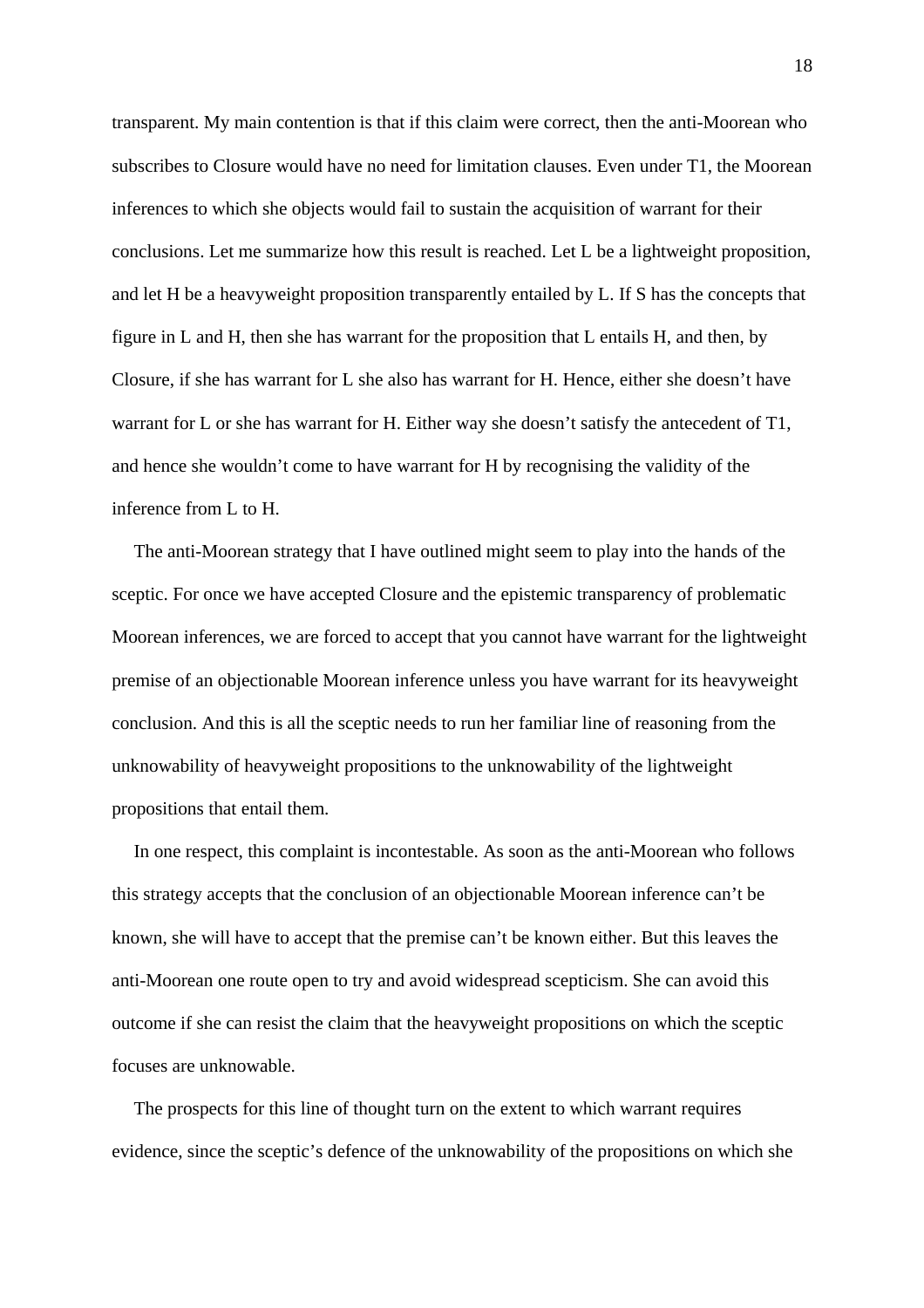focuses rests on the contention that we cannot obtain adequate evidence for them.<sup>22</sup> Hence, if the anti-Moorean could show that one can have warrant for these propositions in the absence of adequate evidence, she would be able to stop the sceptic's reasoning on its tracks.<sup>23</sup> The idea that warrant for the negations of sceptical hypotheses might not require evidence has long been a central ingredient of Wright's epistemology. Thus, in "Facts and Certainty" he suggests that we might be able to overcome Cartesian scepticism "if it could be reasonable to accept a group III proposition [roughly, the negation of a sceptical hypothesis] *without reason*; that is, without evidence".<sup>24</sup> His proposal at the time as to how this situation might come about involved the idea of treating these propositions as "partly constitutive" of the concepts that figure in them.[25](#page-18-3) More recently he has explored other possible accounts of the phenomenon.<sup>26</sup> In any case, the possibility of warrant in the absence of evidence is a straightforward consequence of mainstream externalist epistemologies, since they typically postulate sufficient conditions for knowledge that can be exemplified when the subject has no evidence. Once this possibility is accepted in principle, one could argue that some heavyweight propositions prominent in sceptical debates are particularly suited for this treatment.<sup>[27](#page-18-5)</sup>

<span id="page-18-0"></span> $22$  In "BonJour, Externalism and the Regress Problem", I have attacked what many seen as the most effective line of support for the idea that knowledge requires evidence.

<span id="page-18-1"></span> $^{23}$  For this approach to Cartesian scepticism, see Jonathan Vogel, "Reliabilism Leveled", p. 606.

<span id="page-18-2"></span> $^{24}$  P. 450.

<span id="page-18-3"></span> $^{25}$  Ibid. p. 453.

<span id="page-18-4"></span><sup>&</sup>lt;sup>26</sup> Cf. C. Wright, "Warrant for Nothing (and Foundations for Free)?"

<span id="page-18-5"></span><sup>&</sup>lt;sup>27</sup> Cf. my "Externalism, Skepticism and the Problem of Easy Knowledge," §4, where I offer an explanation of why this might be so. I am not suggesting that this move can provide a satisfactory solution to sceptical problems, but I do think that the only hope for keeping them alive is to construe them, as Wright suggests, "not as directly challenging our having any warrant for large classes of our beliefs but as crises of intellectual conscience for one who wants to claim that we do." ("Warrant for Nothing (and Foundations for Free)?", p. 167)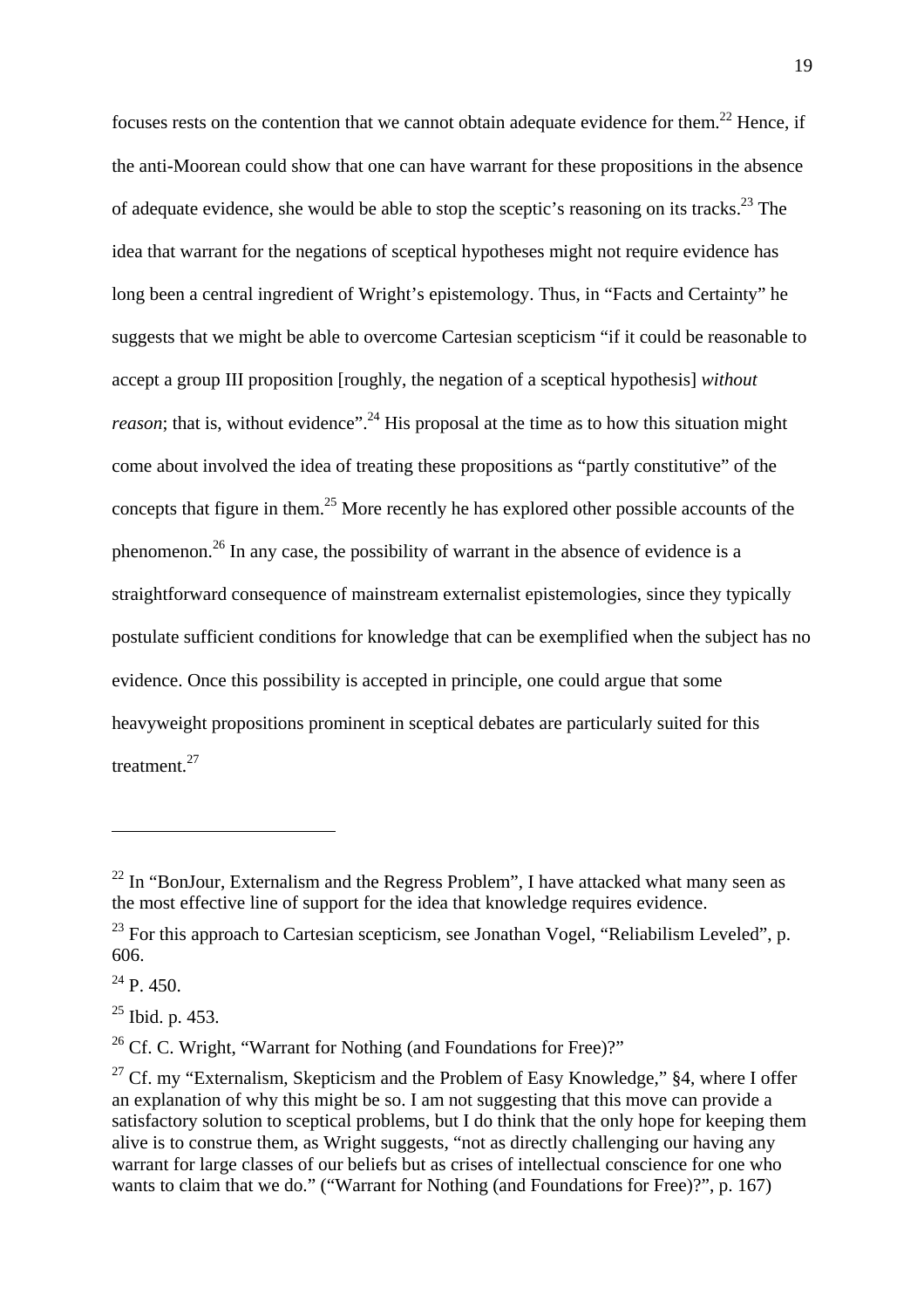I'd like to end this section by returning to a point that I mentioned briefly earlier on. A critic might concede that I have successfully shown that recognition of the validity of a Moorean inference can never enable a subject to acquire warrant for its conclusion, so to speak, *de novo*, since the conditions that make this method of warrant acquisition possible obtain only when the subject already has warrant for the conclusion. Nevertheless, the thought goes, nothing that I have said undermines the possibility that by recognising the validity of a Moorean inference, a subject obtains an additional source of warrant for the conclusion, over and above the warrant she already had, and this possibility is certainly against the spirit of the anti-Moorean position.

This objection can be easily rebutted. If a subject S who has a source of warrant A for a proposition p is to count as having acquired an additional source for warrant B for p, we would expect the following counterfactual to hold: if A hadn't obtained, but B still obtained, then S would still have warrant for p. Hence, if S's recognition of the validity of the inference from L to H is to provide S with an additional source of warrant for H, it would have to be the case that, even if S had not had warrant for H prior to the episode of validity recognition, this episode would still give S warrant for H. But according to the anti-Moorean strategy that I have presented this counterfactual is clearly false. For if S didn't have pre-existing warrant for H, then, by Closure, she wouldn't have warrant for L either, in which case recognising the validity of the inference from L to H would not furnish her with warrant for H.

#### 4. Evidence Transmission

So far I have been concerned exclusively with the question, whether recognition of the validity of a Moorean inference with a known premise can give us knowledge of its conclusion. This is not the only issue under discussion in the recent literature on Moorean inferences. Another prominent issue in these debates is whether a piece of evidence can support the premise of a Moorean inference while not supporting its conclusion, for a subject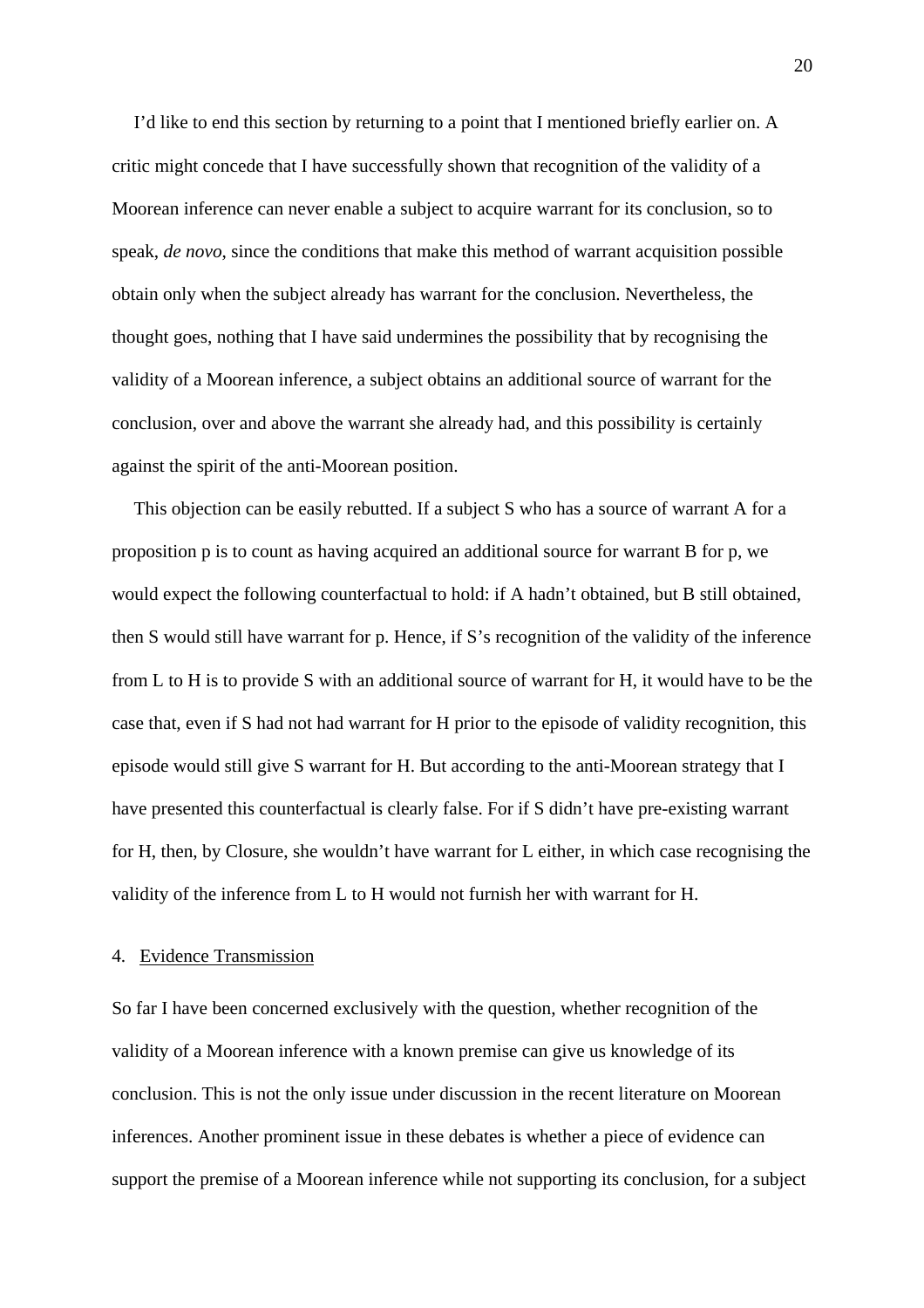who knows that the former entails the latter. This is the issue on which James Pryor has focused in a recent paper. Pryor formulates the issue in terms of the notion of justification, but he construes justification as "the quality that hypotheses possess for you when they are epistemically likely for you to be true",  $^{28}$  and it is natural to say that a piece of evidence supports a hypothesis for you when it increases the extent to which the hypothesis has this quality for you. Pryor writes:

Pre-reflectively, it seems like Moore's perception of his hands should give him more justification to believe he has hands than he'd have without it. And we grant that hands are external objects (and that Moore knows them to be so). Yet many are reluctant to accept that Moore's perception of hands gives him more justification to believe there's an external world. Why do we hesitate? If something gives you justification to believe P, and you know P to entail Q, then shouldn't it give you justification to believe  $Q,$  too?<sup>[29](#page-20-1)</sup>

Let me refer to any case in which a piece of evidence E provides a subject S with support for

p but not for q, even though S knows that p entails q, as a case of *evidence transmission* 

*failure*. The main goal of Pryor's paper is to argue that, when p and q are the premise and

conclusion of a Moorean inference that S knows to be valid, and E is a typical piece of

evidence for p, evidence transmission doesn't fail—i.e. E also supports q for S:

I think that Moore *does* have perceptual justification to believe he has hands, and I think his justification to believe that *does* transmit to the hypothesis that there's an external world. So Moore *can* acquire justification to believe there's an external world by having experiences of hands and reasoning in the way he does. $30$ 

And again:

<span id="page-20-0"></span><sup>&</sup>lt;sup>28</sup> "What's wrong with Moore's Argument?", p. 352.

<span id="page-20-1"></span> $^{29}$  Ibid. p. 350. Notice that Wright has explicitly denied that this is the issue with which his discussion of Moorean inferences is concerned. Cf. "(Anti-)Sceptics Simple and Subtle", pp. 334-35.

<span id="page-20-2"></span><sup>&</sup>lt;sup>30</sup> "What's Wrong with Moore's Argument", p. 351.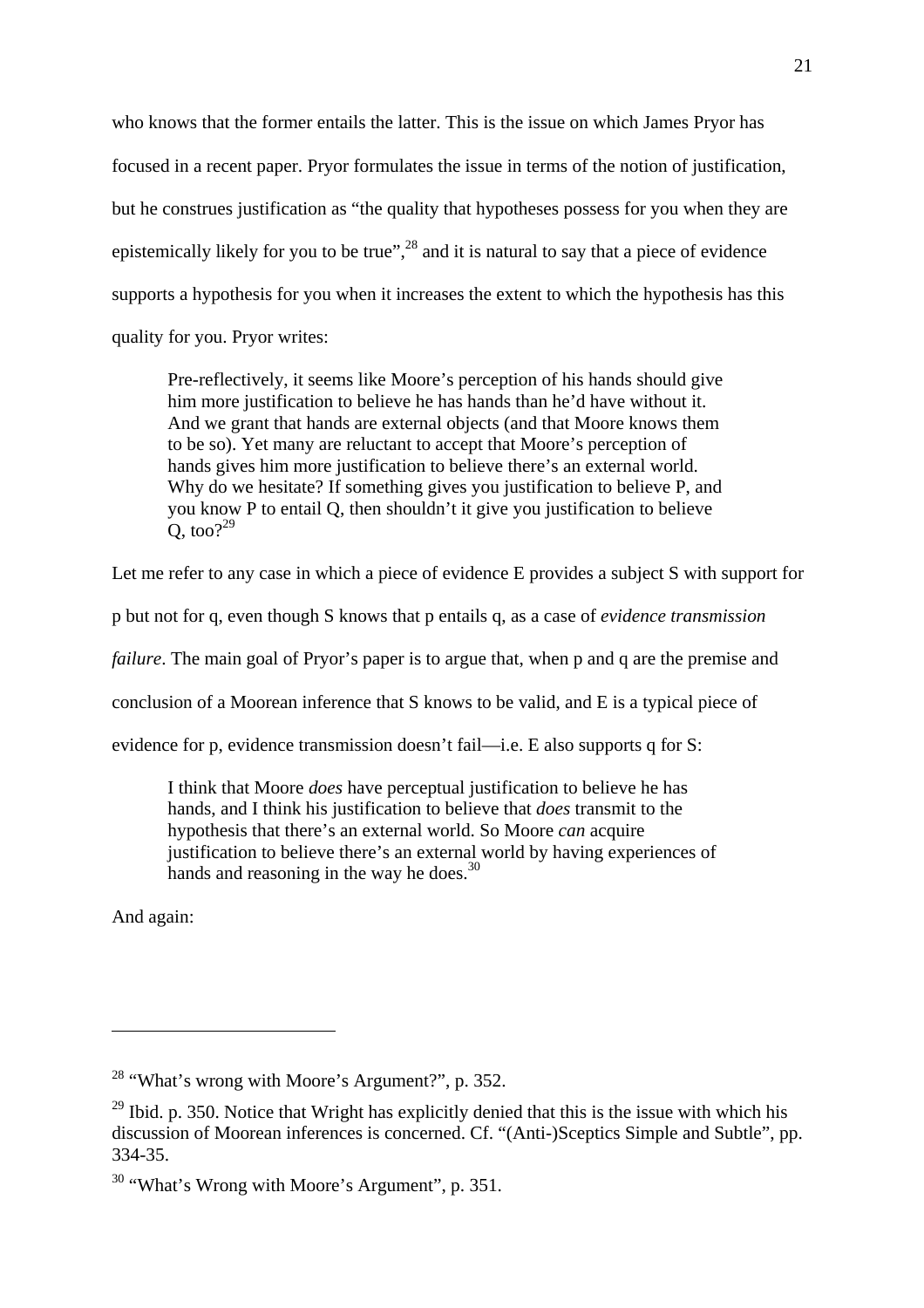I think you genuinely *do* get justification to believe the external world exists from your perceptual justification to believe hands exist.<sup>[31](#page-21-0)</sup>

Pryor takes issue with a line of reasoning that he finds in Wright and Davies for the view that transmission fails in these cases—roughly the thought that in these cases your evidence for the premise will only do its job if you have antecedent evidence for the conclusion. I find Pryor's attack's on this line of reasoning highly convincing. What I don't see is that the shortcomings of the Wright/Davies defence of evidence transmission failure force us to accept Pryor's conclusion. My goal in this section is to provide an account of why evidence transmission might fail in these cases which doesn't rest on any of the assumptions to which Pryor takes exception.

Suppose that a piece of evidence E makes a proposition p more likely for you to be true, and that you know that p entails another proposition q. Does it follow that E makes q more likely for you to be true? There is a line of reasoning that makes an affirmative answer to this question seem irresistible. Let's represent how likely a piece of evidence X makes a proposition φ for a subject S as a rational number between 0 and 1,  $P_S(\phi/X)$ . We can reason as follows. If S knows that p entails q, we have that  $P_S(q/p) = 1$ . Then for every piece of evidence X,  $P_S(q/X) \ge P_S(p/X)$ . Hence, in particular,  $P_S(q/E) \ge P_S(p/E)$ . Therefore E makes q at least as likely for S to be true as it makes p for S to be true, and if E makes p more likely for S to be true, it also makes q more likely for S to be true.

But this line of reasoning is incorrect. The problem is that it rests on an oversimplified account of when a piece of evidence makes a hypothesis more likely for a subject to be true.

Consider the following case. You are told that a box contains ten objects, that half of them are red and that three of the red objects are balls. Now one of the objects is taken from the box. If you were now told that the object is red (R), would this make it more likely for you

<span id="page-21-0"></span> $31$  Ibid., p. 352.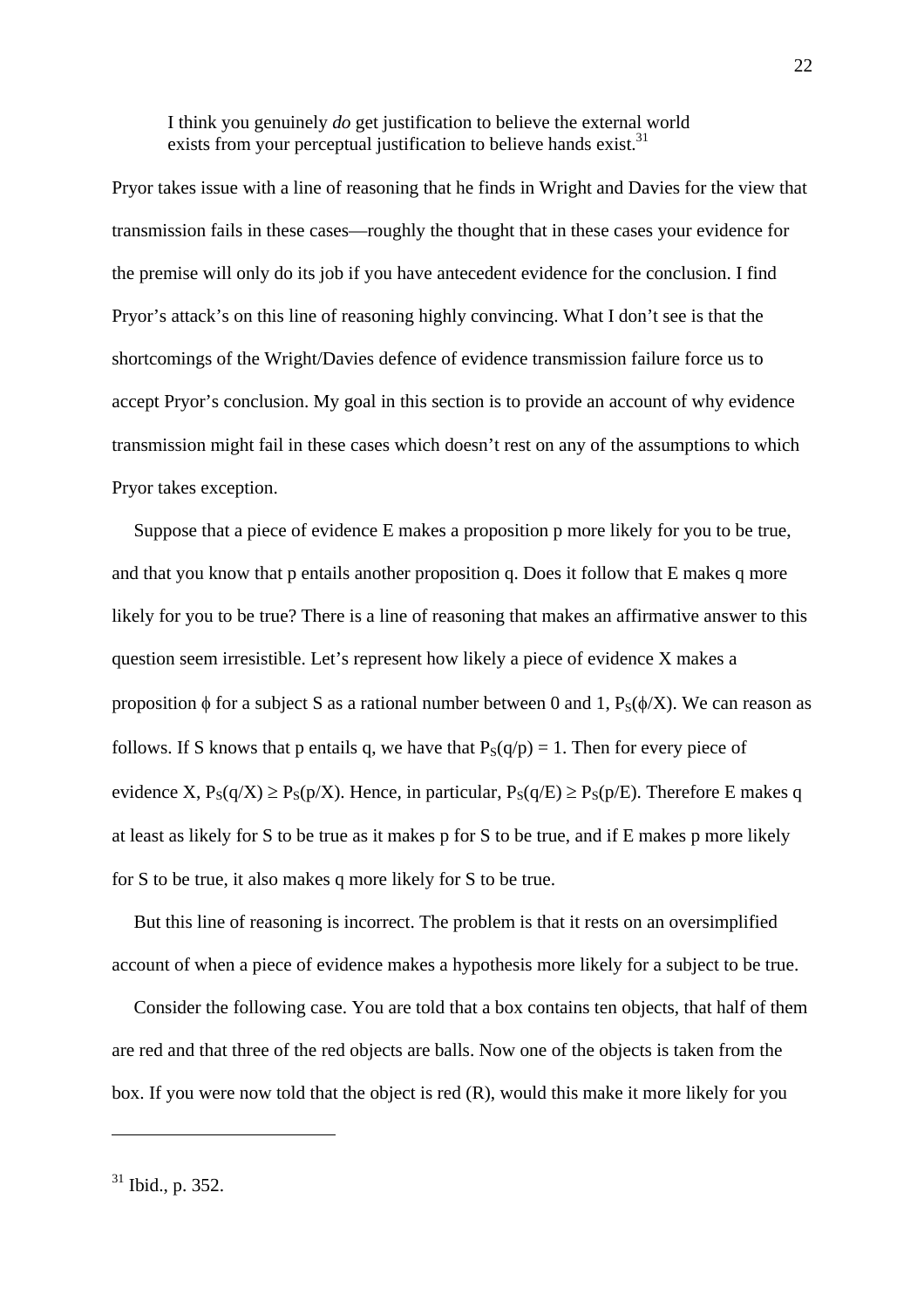that the object is a ball (B)? As I have described the case, the answer is surely 'yes'. Before you are told that the object is red, the information at your disposal doesn't make the object more likely to be a ball than not. But the evidence that the object is red does make it more likely to be a ball than not, since  $P_S(B/R) = .6$ . Hence R makes B more likely for you to be true.

However, consider now a slightly different case. This time, in addition to all the information that you were given in the previous case, you are told that seven of the objects in the box are balls. Suppose, as before, that an object is taken from the box. We can ask again the same question: if you were told that the object is red, would this make it more likely for you that the object is a ball? I want to argue that in this case the question would have to be answered in the negative. Before you are told that the object is red, there is for you a seven in ten chance that the object is a ball. If you were told that the object is red, the probability for you of the object being a ball would *decrease*—to six in ten. Hence the information that the object is red would not make it more likely for you that it is a ball. In fact, it would make it more likely for you that the object is *not* a ball, since, upon learning that the object is red, the probability for you of its not being a ball would increase from three in ten to four in ten.

What this suggests is that when a subject S already assigns a probability to a hypothesis H, prior to acquiring a piece of evidence E, whether E would make H more likely for S to be true is not determined exclusively by how likely E makes H for  $S-P<sub>S</sub>(H/E)$ . It is determined, rather, by how this likelihood relates to the likelihood of H for S prior to acquiring  $E-P<sub>S</sub>(H)$ . E makes H more likely for S to be true just in case  $P_s(H/E) > P_s(H)$ .<sup>[32](#page-22-0)</sup>

<span id="page-22-0"></span> $32$  This construal corresponds to the notion that Earman labels 'incremental confirmation' (see J. Earman, *Bayes or Bust?* pp. 66-67). As Earman points out (p. 67), it is equivalent to what he calls the 'likelihood criterion', i.e.  $P_S(E/H) > P_S(E)$  (provided that none of the probabilities involved are zero). My construal follows from a familiar measure of evidential support first put forward, as far as I know, by Carnap, in the preface to the second edition of *The Logical*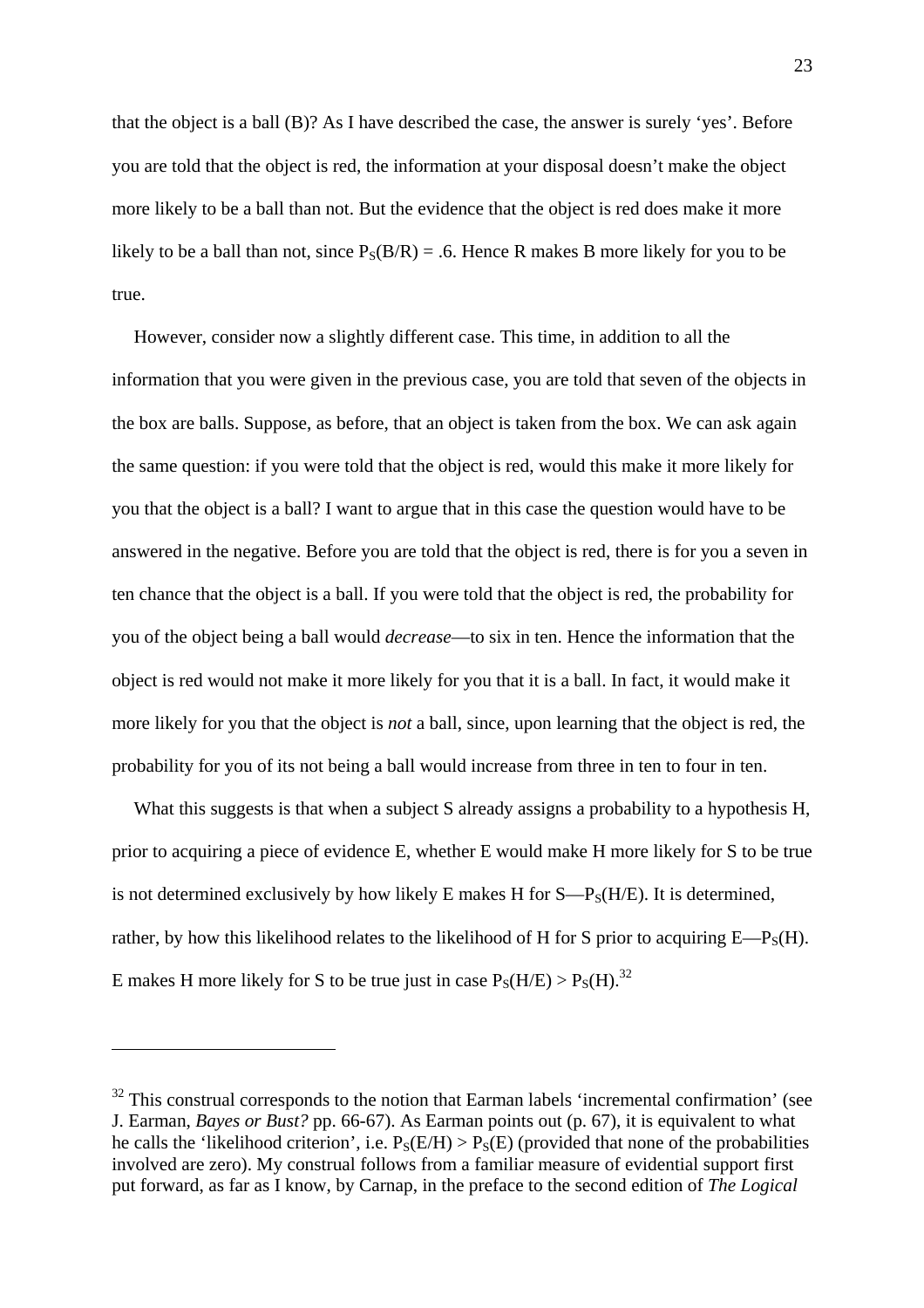Once we adopt this construal of when E makes H more likely for S, the argument that I provided against evidence transmission failure can no longer be run. Now the assumption that E makes p more likely for S to be true is cashed out as  $P_S(p/E) > P_S(p)$ . Since S knows that p entails q, we have, as before, that  $P_S(q/E) \ge P_S(p/E)$ . This entails, of course, that  $P_S(q/E)$  $P<sub>S</sub>(p)$ , but it doesn't follow from this that E makes q more likely for S to be true. For that we would need to show that  $P_S(q/E) > P_S(q)$ , but we have no way of establishing this. Our assumptions are perfectly compatible with the possibility that  $P_S(q/E) \leq P_S(q)$ . Whenever this situation obtains, we'll have a case of evidence transmission failure.

Let's review now how these considerations apply to some of the cases that interest us. Take, first, Dretske's zebra case. Fred's zebra-like sense impressions will make the proposition that the animals are zebras more likely for him to be true just in case the likelihood for him that this proposition is true, given these sense impressions, is higher than the likelihood for him that the proposition is true prior to having these sense impressions. And it is hard to deny that his sense impressions satisfy this condition. Suppose that Fred goes to the zoo and sees an enclosure covered with a screen. It is undeniable that, whatever probability he ascribes at that point to the animals behind the screen being zebras, it would be increased if the screen was removed and he had zebra-like sense impressions. However, consider now the situation with regard to the proposition that the animals in the enclosure are not cleverly disguised mules. We can expect, given his background information, that the probability that he assigns to this proposition before the screen is removed is very high. However, and this is the crucial point, when the screen is removed and he receives zebra-like sense impressions, the likelihood for him of the proposition being true would not increase. In fact, we can expect this probability to decrease—even if only slightly. After all, the animals

*Foundations of Probability* (pp. xv-xvii)—i.e.  $P_s(H/E) - P_s(H)$ . E makes H more likely for S to be true, on my construal, when this function has a positive value.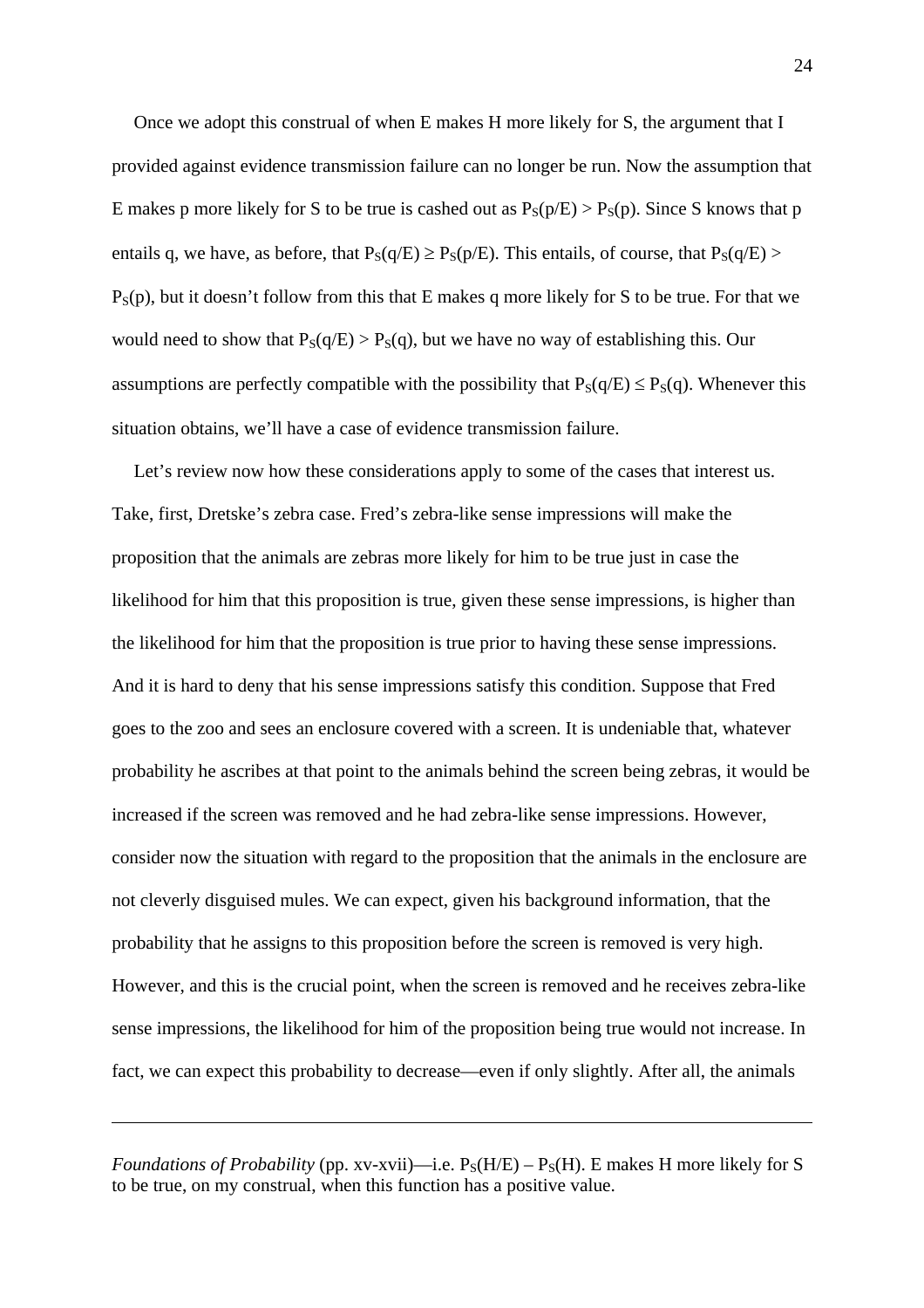wouldn't be cleverly disguised mules unless they produced zebra-like sense impressions. Hence such sense impressions rule out only possibilities that would make it true that the animals are not cleverly disguised mules (e.g. elephant-looking elephants, tiger-looking tigers…). Therefore, under normal circumstances, we can expect Fred's zebra-like sense impressions to make the proposition that the animals in the enclosure are zebras more likely for him to be true, but not to have this consequence for the proposition that they are not cleverly disguised mules, even though he knows that the former entails the latter. Dretske's case exhibits evidence transmission failure[.33](#page-24-0)

A similar situation obtains with regard to the pairs of propositions that figure in Cartesian sceptical arguments. The likelihood for me that I have a broken fingernail, given sense impressions as of a broken fingernail, can be expected to be higher than the likelihood for me of this proposition before having any relevant sense impressions. Nevertheless, the likelihood for me of the proposition that I am not a disembodied victim of an evil demon would not be affected by my broken fingernail-like sense impressions. The likelihood for me of this proposition before I look at my fingernails, whatever it is, will remain unchanged after I look and receive these sense impressions. The evil-demon hypothesis, like other Cartesian sceptical hypotheses, is precisely designed to have this feature. Hence these hypotheses can be expected to generate cases of transmission failure.

I'd like to close this section by considering how these ideas apply to Wright's soccer example.<sup>34</sup> Notice first that the evidence of someone kicking a ball between two posts can be expected to make the proposition that a soccer goal is being scored more likely for you. To see this, we just need to compare the probability that a subject can be expected to ascribe in

<span id="page-24-0"></span> $33$  Pryor is undoubtedly aware of the phenomenon that I am using to explain evidence transmission failure, since it is exemplified by his case of Clio's pet (cf. "What's Wrong with Moore's Argument?" pp. 350-51). However, he dismisses this explanation out of hand.

<span id="page-24-1"></span><sup>&</sup>lt;sup>34</sup> See "Facts and Certainty", p. 436, "Cogency and Question-Begging", pp. 141-43.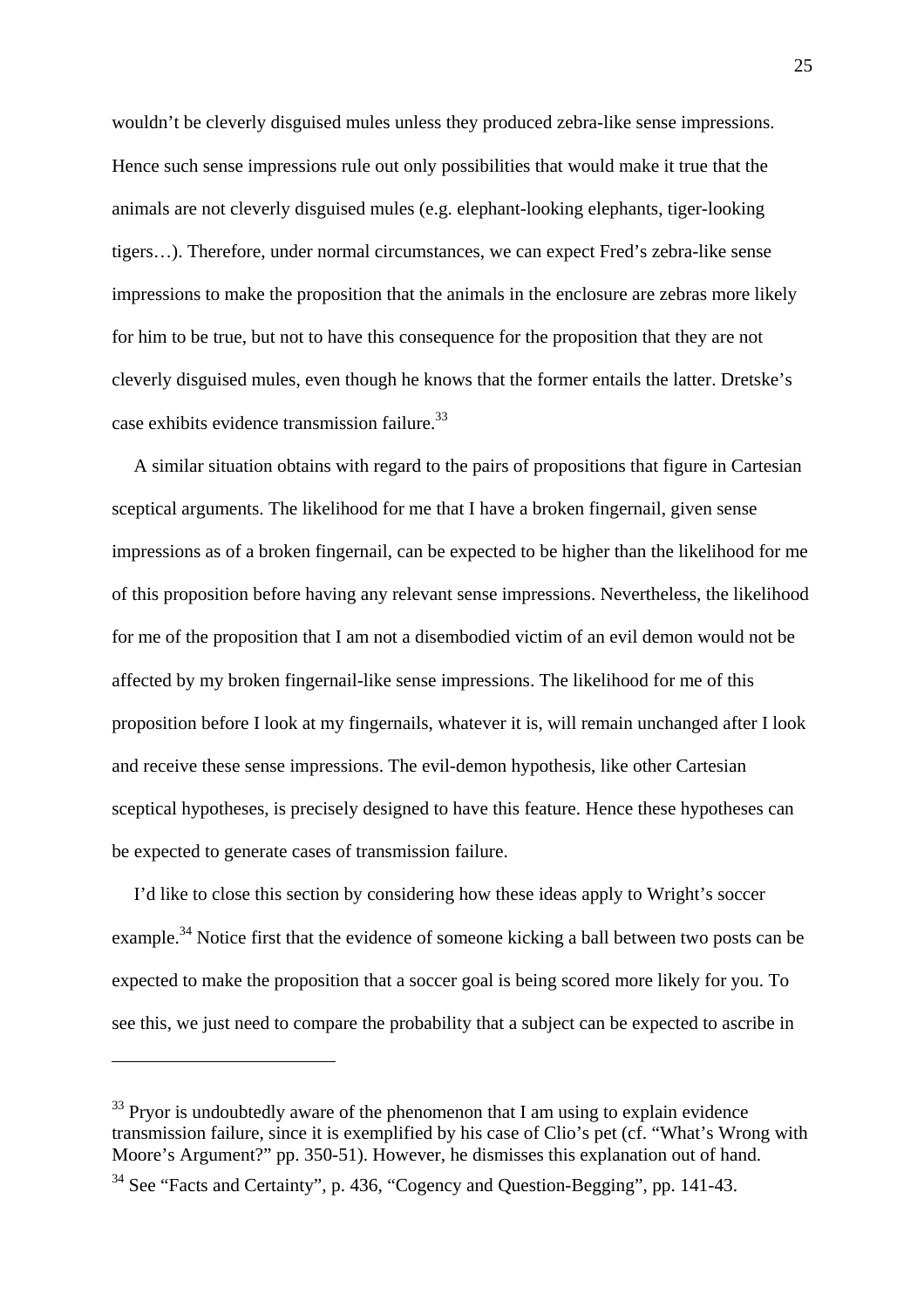normal circumstances to the hypothesis that a soccer goal is being scored prior to ascertaining that a ball is being kicked between two posts with the probability that she can be expected to ascribe to this proposition after making this discovery. It is clear that the former, whatever it is, will be lower than the latter.

Now, with respect to the proposition that a soccer game is being played, the same situation obtains. In normal circumstances, the evidence that a ball is being kicked between two posts will make this proposition more likely for a subject. Just think of how likely it is for you that a soccer game is being played at an arbitrary moment and how likely this is to be happening when a ball is being kicked between two posts. I can't see how the latter could fail to be higher than the former—even taking account of the fact that some of the times when a ball is being kicked between two posts no soccer game is taking place.

Interestingly, this will remain so even if the circumstances are assumed to be abnormal in the way that Wright envisages. Suppose that a soccer film is being rehearsed in the park, and an instance of a ball being kicked between two posts is as likely to be a film rehearsal as a goal being scored in a real soccer game. It remains the case that the likelihood that a soccer goal is being scored and a soccer game being played in the park at an arbitrary moment is lower than the likelihood of this happening when a ball is being kicked between two posts. Hence the evidence that a ball is being kicked between two posts will still make the propositions that a soccer goal is being scored and that a soccer game is being played more likely for you. It will also make more likely for you the proposition that a rehearsal of the football film is taking place, since the likelihood that this is happening at an arbitrary moment is also lower than the likelihood that it is happening when a ball is being kicked between two posts. However, there is no reason why a piece of evidence should not increase the likelihood for you of two incompatible hypotheses.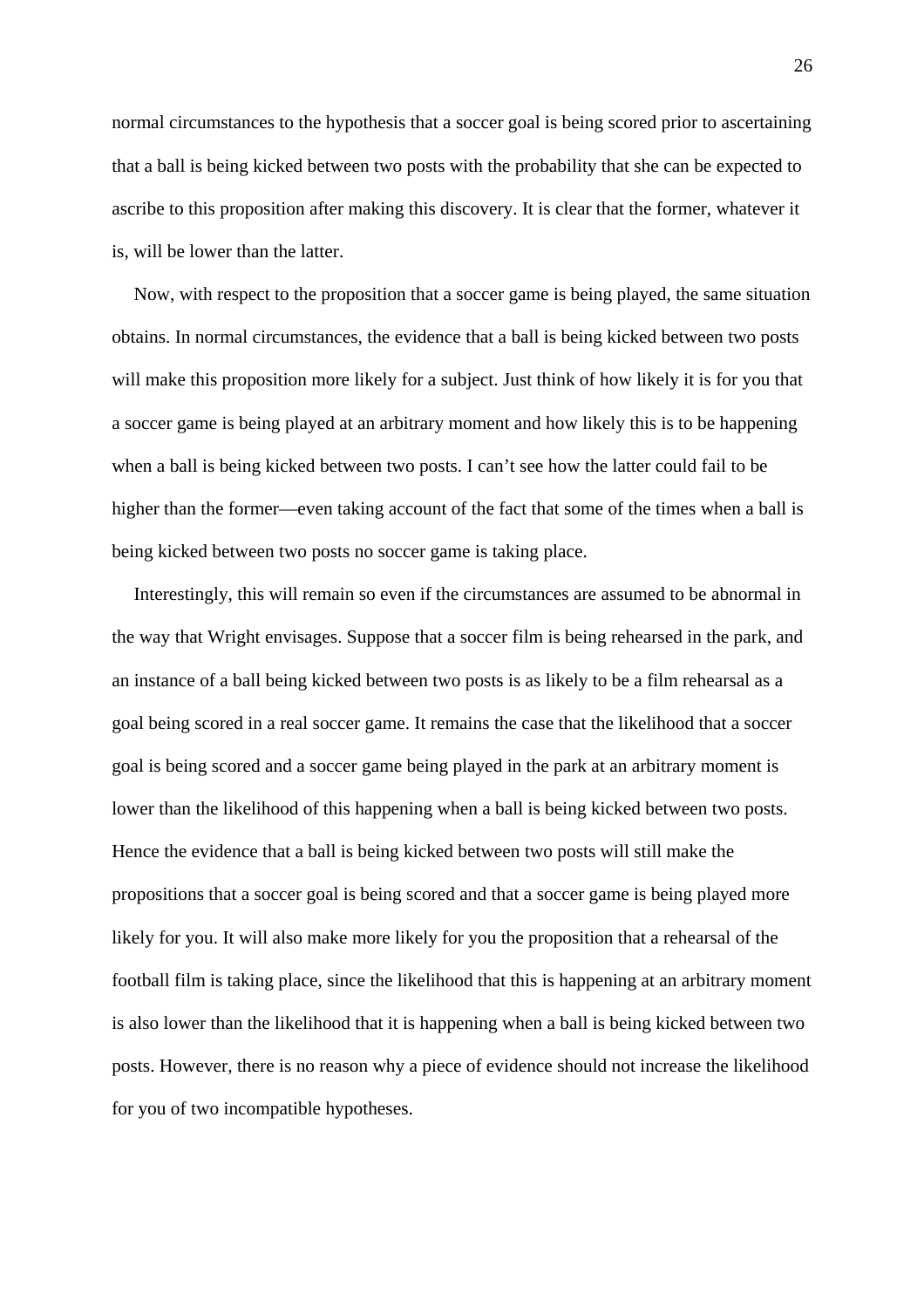Nevertheless, there are other circumstances in which evidence transmission between these propositions would fail. Suppose that the soccer film has an obsessive director, and the goalscoring scene is constantly being rehearsed in the park, except when the pitch is being used for a real game of soccer. For a subject who knows this to be the situation, the discovery that a ball is being kicked between two posts will still make the proposition that a soccer goal is being scored more likely, since even in these circumstances it is less likely that a soccer goal is being scored at an arbitrary moment than when a ball is being kicked between two posts. $35$ However, for such a subject the discovery that a ball is being kicked between two posts would decrease the likelihood that a game of soccer is being played. For her, the likelihood that a soccer game is being played in the park at an arbitrary moment is higher than the likelihood of this when a ball is being kicked between two posts, since she believes that a game of soccer is on whenever it's not the case that a ball is being kicked between two posts. Hence, in these circumstances, the discovery that a ball is being kicked between two posts would provide the subject with evidence for the hypothesis that a soccer goal is being scored, but not for the hypothesis that a soccer game is being played, even if she knows that the former entails the latter, and evidence transmission fails once again.

### 5. Conclusion

 $\overline{a}$ 

I have considered two issues regarding the relationship between a lightweight proposition L and a heavyweight proposition H entailed by L. The first is whether someone who knows L can come to know H by recognising the validity of the inference from L to H. The second is whether a piece of evidence that makes L more likely for you must also make H more likely for you if you know that L entails H. It is often assumed that one can only answer these

<span id="page-26-0"></span> $35$  Unless a huge number of goals is scored with other parts of the body, but we will disregard this possibility.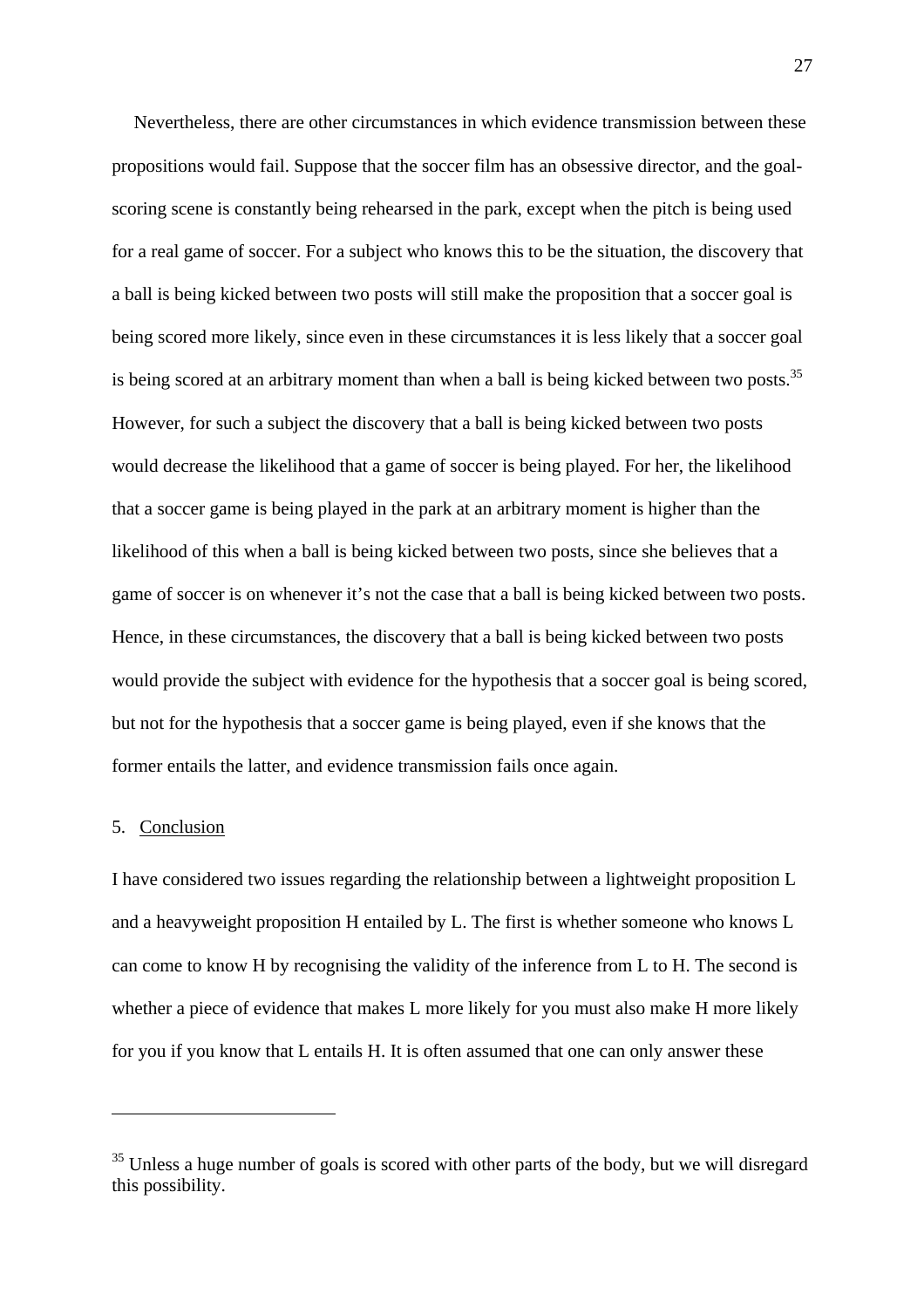questions in the negative by imposing implausible internalist constraints on when L can be known or supported by a piece of evidence. This assumption can take the form of a dilemma: either we accept these constraints or we answer our questions in the affirmative, maintaining that transmission (of warrant or of evidence) never fails. I find both horns of this dilemma unappealing. The internalist constraints are indefensible, but the idea that Moorean inferences can sustain the acquisition of knowledge of, or evidence for, their conclusions is deeply counterintuitive.

My main goal in this paper has been to sketch strategies for avoiding this dilemma—for vindicating the possibility of transmission failure without invoking the internalist constraints on knowledge or evidence often associated with it. These strategies, if successful, will enable us to reject the internalist constraints, as I think we should, while embracing what prereflective intuition surely singles out as the default position—that Moore obtains neither knowledge nor evidence from his proof.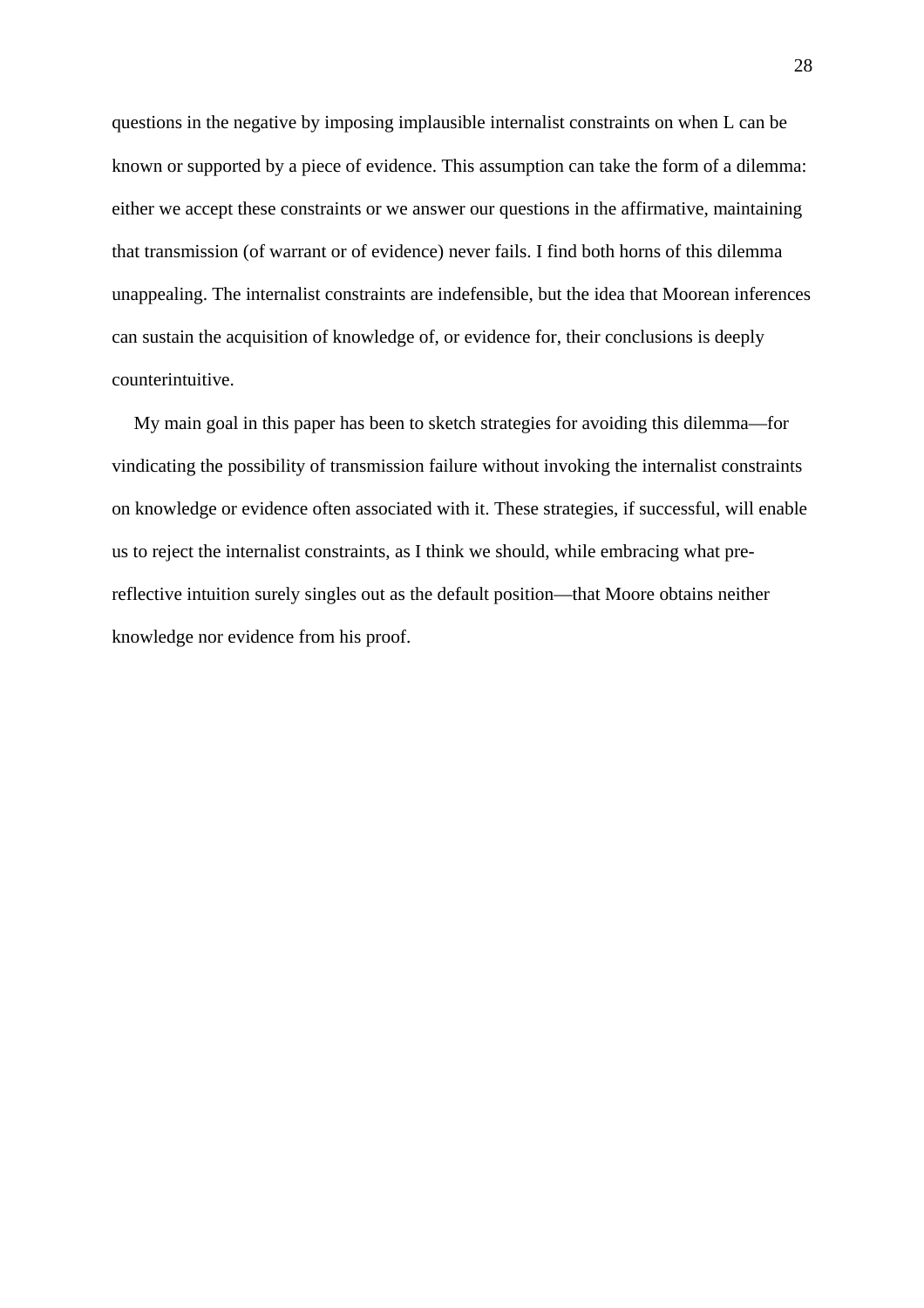#### **REFERENCES**

- Boghossian, P. "Knowledge of Logic." In *New Essays on the A Priori*, edited by P. Boghossian and C. Peacocke, 229-54. Oxford: Oxford University Press, 2000.
- Brown, J. "The Reductio Argument and Transmission of Warrant." In *New Essays on Semantic Externalism and Self-Knowledge*, edited by S. Nuccetelli, 117-30. Cambridge, Massachusetts: MIT Press, 2003.
- Carnap, R. *Logical Foundations of Probability*. 2nd ed. Chicago: University of Chicago Press, 1962.
- Davies, M. "Externalism, Architecturalism, and Epistemic Warrant." In *Knowing Our Own Minds*, edited by C. Wright, B. C. Smith and C. Macdonald. Oxford: Oxford University Press, 1998.

----------. "Externalism and Armchair Knowledge." In *New Essays on the A Priori*, edited by P, Boghossian and C. Peacocke, 384-414. Oxford: Oxford University Press, 2000.

- ----------. "The Problem of Armchair Knowledge." In *New Essays on Semantic Externalism and Self-Knowledge*, edited by S. Nuccetelli, 23-55. Cambridge, Massachusetts: MIT Press, 2003.
- Dretske, F. "Epistemic Operators." *Journal of Philosophy* 67 (1970): 1007-23.

----------. "The Case against Closure." In *Contemporary Debates in Epistemology*, edited by M. Steup and E. Sosa, 13-26. Malden, Massachusetts: Blackwell, 2005.

- Earman, J. *Bayes or Bust?: A Critical Examination of Bayesian Confirmation Theory*. Cambridge, Massachusetts: MIT Press, 1992.
- Hawthorne, J. "The Case for Closure." In *Contemporary Debates in Epistemology*, edited by M. Steup and E. Sosa, 26-43. Malden, Massachusetts: Blackwell, 2005.
- Moore, G. E. "Proof of an External World." *Proceedings of the British Academy* 25 (1939): 273-300.
- Nozick, R. *Philosophical Explanations*. Cambridge, Massachusetts: Harvard University Press, 1981.

Pryor, J. "The Skeptic and the Dogmatist." *Noûs* 34 (2000): 517-49.

- ---------. "What's Wrong With Moore's Argument?" *Philosophical Issues* 14 (2004): 349-78.
- Vogel, J. "Reliabilism Leveled." *Journal of Philosophy* 97 (2000): 602-23.

Wright, C. "Facts and Certainty." *Proceedings of the British Academy* 71 (1985): 429-72.

---------. "Cogency and Question-Begging: Some Reflections on McKinsey's Paradox and Putnam's Proof." *Philosophical Issues* 10 (2000): 140-63.

---------. "(Anti-)Sceptics Simple and Subtle: G. E. Moore and John McDowell." *Philosophy and Phenomenological Research* 65 (2002): 330-48.

---------. "Some Reflections on the Acquisition of Warrant by Inference." In *New Essays on Semantic Externalism and Self-Knowledge*, edited by S. Nuccetelli, 57-77. Cambridge, Massachusetts: MIT Press, 2003.

---------. "Warrant for Nothing (and Foundations for Free)?" *Proceedings of the Aristotelian Society* Supp. Vol. 78 (2004): 167-212.